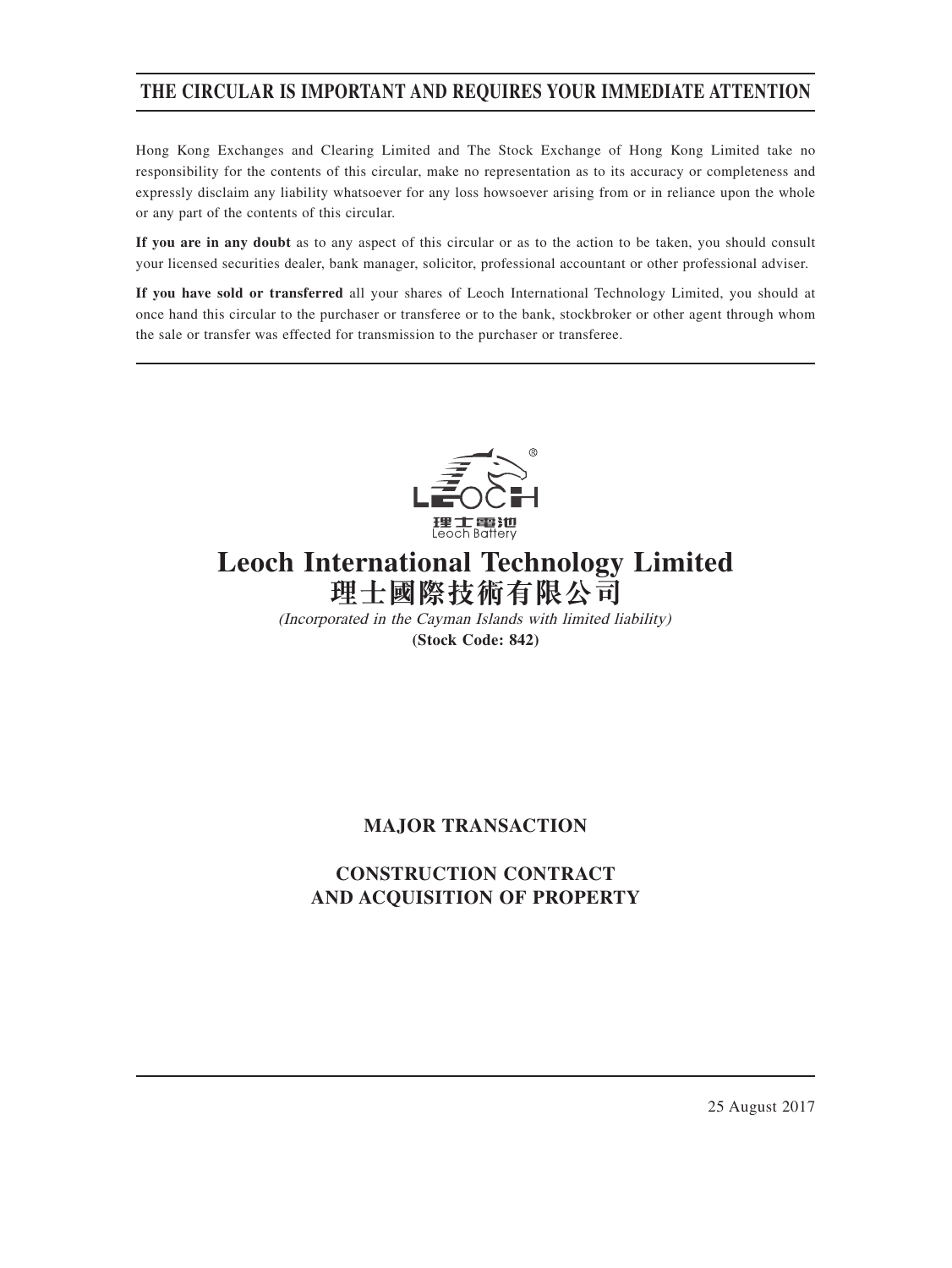# **CONTENT**

# Page

| APPENDIX $I = FINANCIAL INFORMATION OF THE GROUP$ |  |
|---------------------------------------------------|--|
|                                                   |  |
|                                                   |  |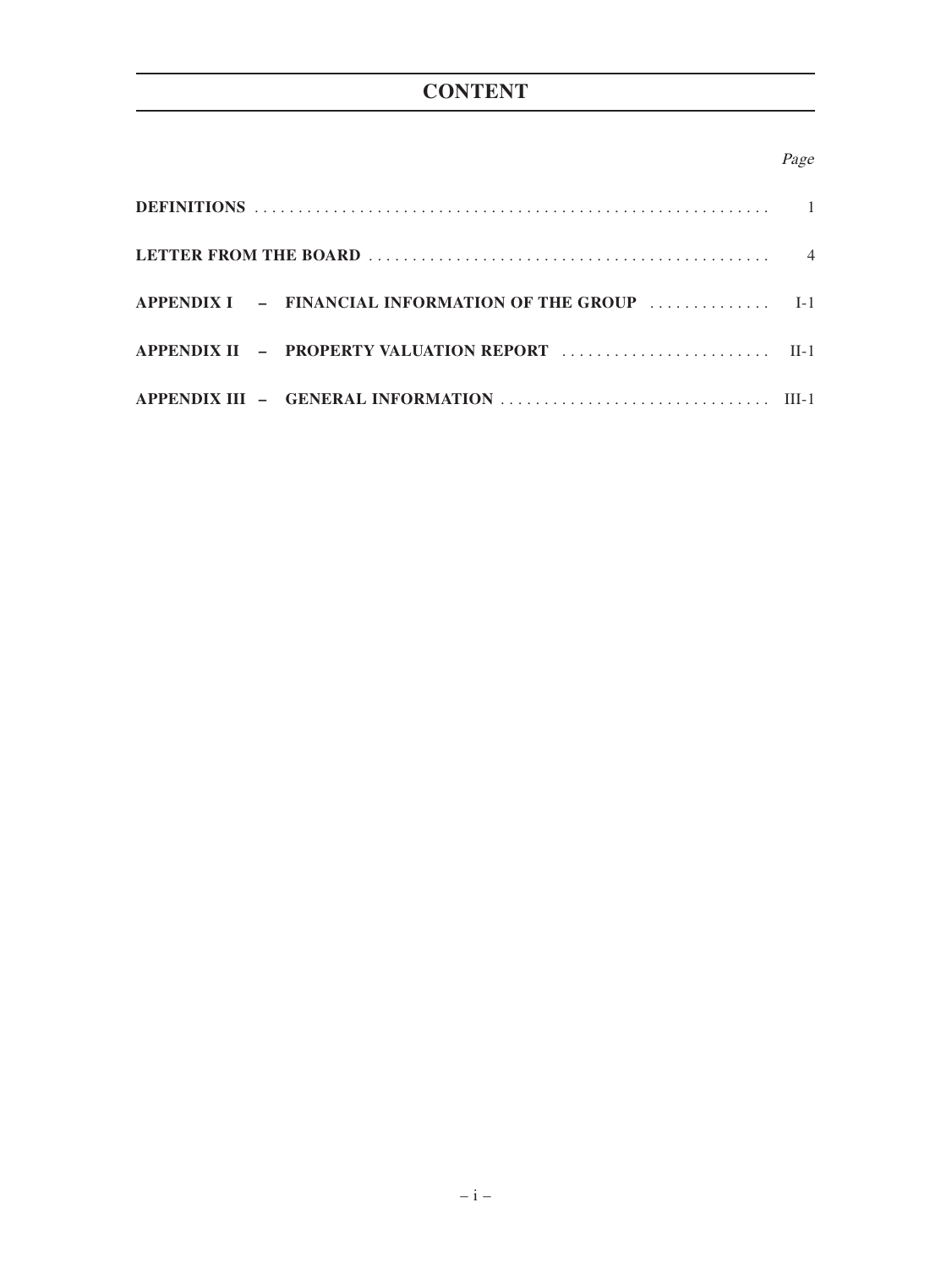# **DEFINITIONS**

| context indicates otherwise:   |                                                                                                                                                                                                                          |
|--------------------------------|--------------------------------------------------------------------------------------------------------------------------------------------------------------------------------------------------------------------------|
| "associate"                    | has the same meaning ascribed thereto under the Listing<br>Rules                                                                                                                                                         |
| "Board"                        | the board of Directors                                                                                                                                                                                                   |
| "close associate"              | has the meaning ascribed thereto under the Listing Rules                                                                                                                                                                 |
| "Company"                      | Leoch International Technology Limited, a company<br>incorporated in the Cayman Islands with limited liability<br>and the issued Shares of which are listed on the main board<br>of the Stock Exchange (stock code: 842) |
| "Consideration"                | the total consideration payable for the construction and<br>acquisition of the Property under the Construction Contract                                                                                                  |
| "Construction Contract"        | the contract entered into between the Developer and<br>the Purchasers on 26 July 2017 for the construction and<br>acquisition of the Property                                                                            |
| "Developer"                    | Shenzhen Shekou Costal Realty Company Limited <sup>#</sup> (深圳<br>市蛇口海濱置業有限公司), a company established in the<br>PRC with limited liability, which is an Independent Third<br>Party                                       |
| "Director(s)"                  | the directors of the Company                                                                                                                                                                                             |
| "Enlarged Group"               | the Group as enlarged by the acquisition of the Property                                                                                                                                                                 |
| "Group"                        | the Company and its subsidiaries                                                                                                                                                                                         |
| "Hong Kong"                    | the Hong Kong Special Administrative Region of the PRC                                                                                                                                                                   |
| "Independent Third Party(ies)" | parties independent of the connected persons of the<br>Company and their associates                                                                                                                                      |

In this circular, the following expressions shall have the following meanings unless the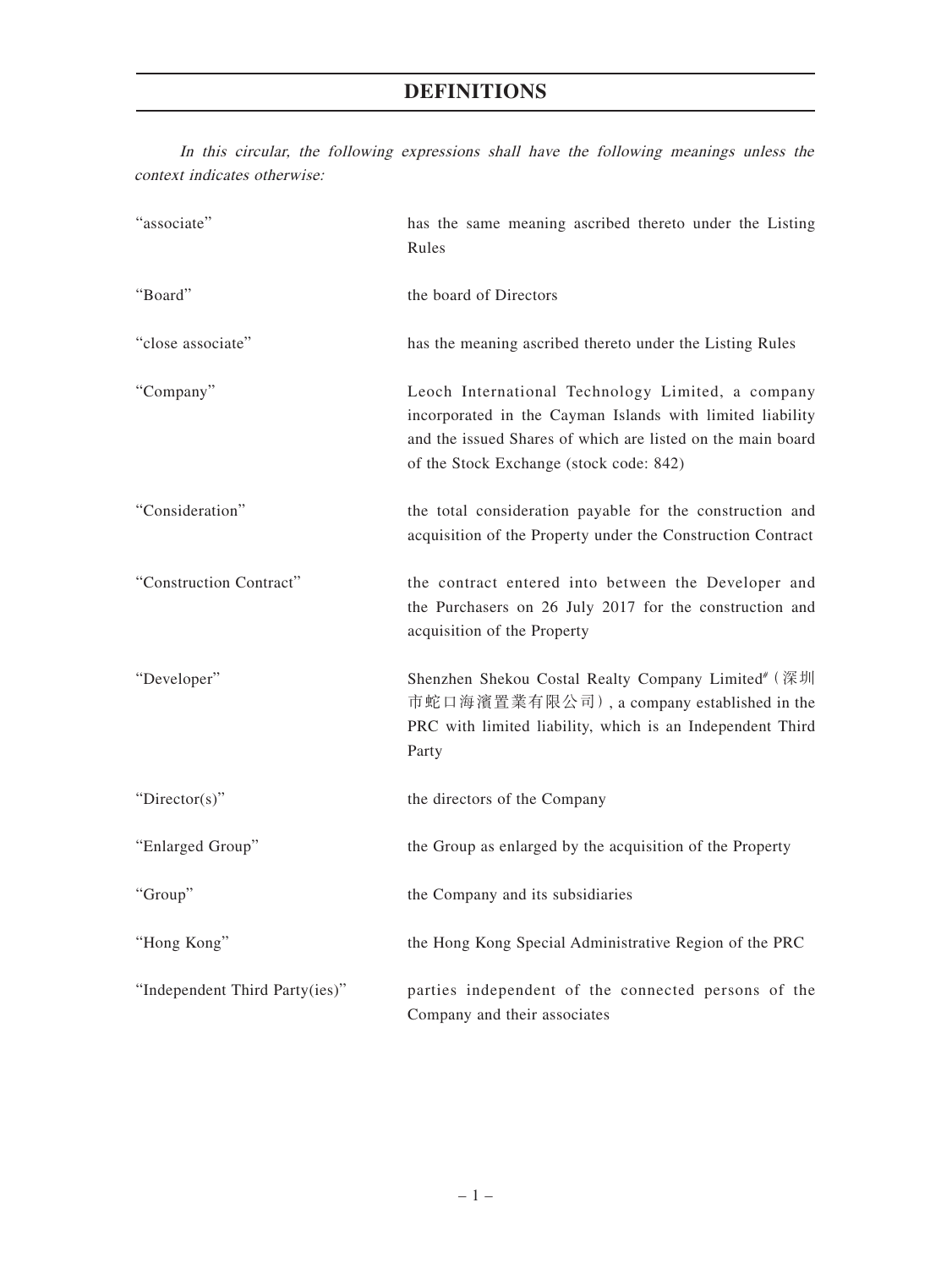# **DEFINITIONS**

| "Latest Practicable Date" | 21 August 2017, being the latest practicable date for the<br>purpose of ascertaining certain information contained in<br>this circular                                                                                                                 |
|---------------------------|--------------------------------------------------------------------------------------------------------------------------------------------------------------------------------------------------------------------------------------------------------|
| "Leoch Battery"           | Shenzhen Leoch Battery Technology Co., Ltd.# (深圳理<br>士奧電源技術有限公司), a company established in the<br>PRC with limited liability, and an indirect wholly-owned<br>subsidiary of the Company                                                                |
| "Leoch Shenzhen"          | Leoch Investment Development (Shenzhen) Limited <sup>#</sup> (理士<br>投資發展深圳有限公司), a company established in the<br>PRC with limited liability, and an indirect wholly-owned<br>subsidiary of the Company                                                 |
| "Lihang Battery"          | Shenzhen Lihang Battery Technology Co., Ltd.# (深圳<br>立航電源技術有限公司), a company established in the<br>PRC with limited liability, and an indirect wholly-owned<br>subsidiary of the Company                                                                |
| "Listing Rules"           | the Rules Governing the Listing of Securities on the Stock<br>Exchange                                                                                                                                                                                 |
| "PRC"                     | the People's Republic of China                                                                                                                                                                                                                         |
| "Property"                | the property with an estimated floor area of 6,141.3 square<br>metres which forms part of a large scale commercial zone<br>development located at Tower E, Taizhi Bay Commercial<br>Plaza, Shekou Gangwan Road, Nanshan District, Shenzhen,<br>the PRC |
| "Purchasers"              | collectively, Leoch Battery, Leoch Shenzhen and Lihang<br><b>Battery</b>                                                                                                                                                                               |
| "Shareholder"             | holders of the shares of the Company                                                                                                                                                                                                                   |
| "Stock Exchange"          | The Stock Exchange of Hong Kong Limited                                                                                                                                                                                                                |
| "Transaction"             | the transaction under the Construction Contract                                                                                                                                                                                                        |
| "HK\$"                    | Hong Kong dollars, the lawful currency of Hong Kong                                                                                                                                                                                                    |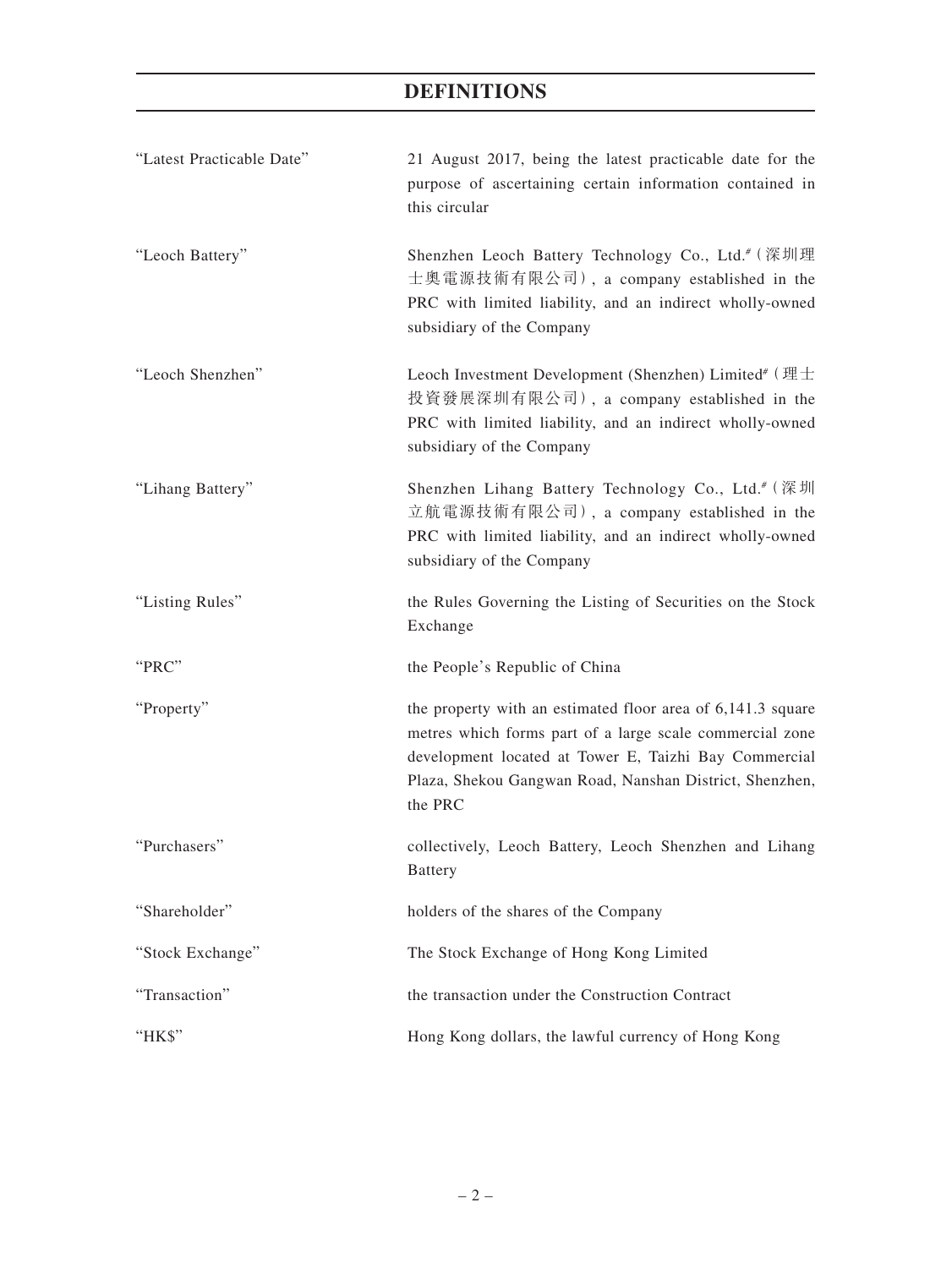# **DEFINITIONS**

| " $RMB"$ | Renminbi, the lawful currency of the PRC |
|----------|------------------------------------------|
|          |                                          |

"%" per cent.

Unless otherwise specified, the conversion of RMB into HK\$ are based on the exchange rate of RMB1.00 to HK\$1.15. No representation is made that any amounts in RMB and HK\$ have been or could be converted at the relevant dates at the above rate or other rates or at all.

English name used is the transliteration of the Chinese name for reference only and shall not be regarded as its formal name.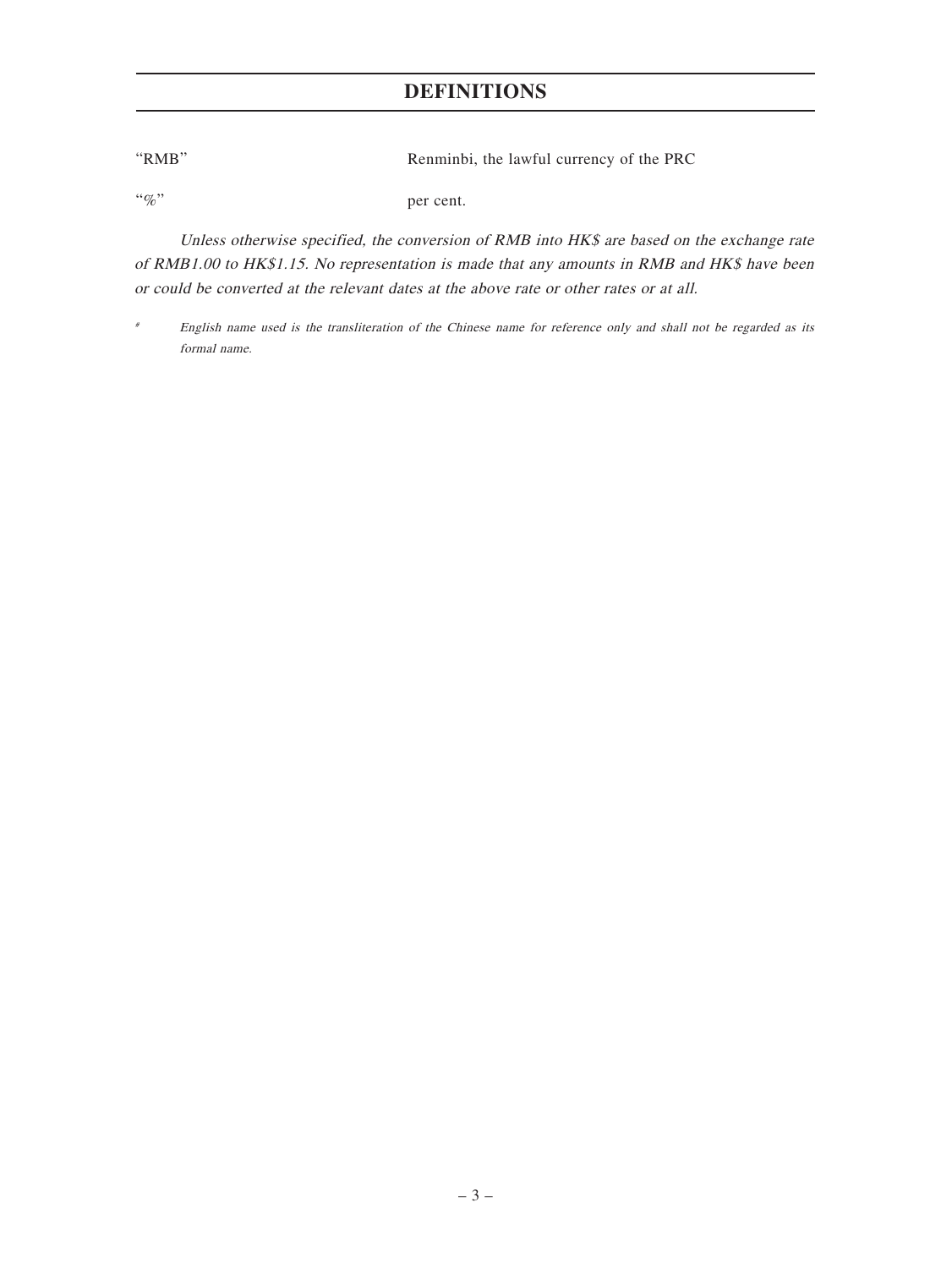

# **Leoch International Technology Limited 理士國際技術有限公司**

(Incorporated in the Cayman Islands with limited liability) **(Stock Code: 842)**

Executive Directors: Mr. DONG Li Ms. ZHAO Huan

Non-executive Director: Mr. Philip Armstrong NOZNESKY

Independent non-executive Directors: Mr. LIU Yangsheng Mr. CAO Yixiong Alan Mr. LAU Chi Kit

Registered Office: Cricket Square Hutchins Drive P.O. Box 2681 Grand Cayman KY1-1111 Cayman Islands

Headquarters in the PRC: 5th Floor, Xin Bao Hui Building No.2061 Nanhai Avenue Nanshan District Shenzhen, Guangdong Province the PRC

Place of business in Hong Kong: Unit C, 33rd Floor, TML Tower No. 3 Hoi Shing Road, Tsuen Wan New Territories Hong Kong

25 August 2017

To the Shareholders

Dear Sir or Madam,

# **MAJOR TRANSACTION**

# **CONSTRUCTION CONTRACT AND ACQUISITION OF PROPERTY**

Reference is made to the announcement of the Company dated 26 July 2017 in relation to the entering into of the Construction Contract and the acquisition of the Property. The purpose of this circular is to provide Shareholders with further information in relation to the Transaction, the financial information of the Group and the valuation report of the Property.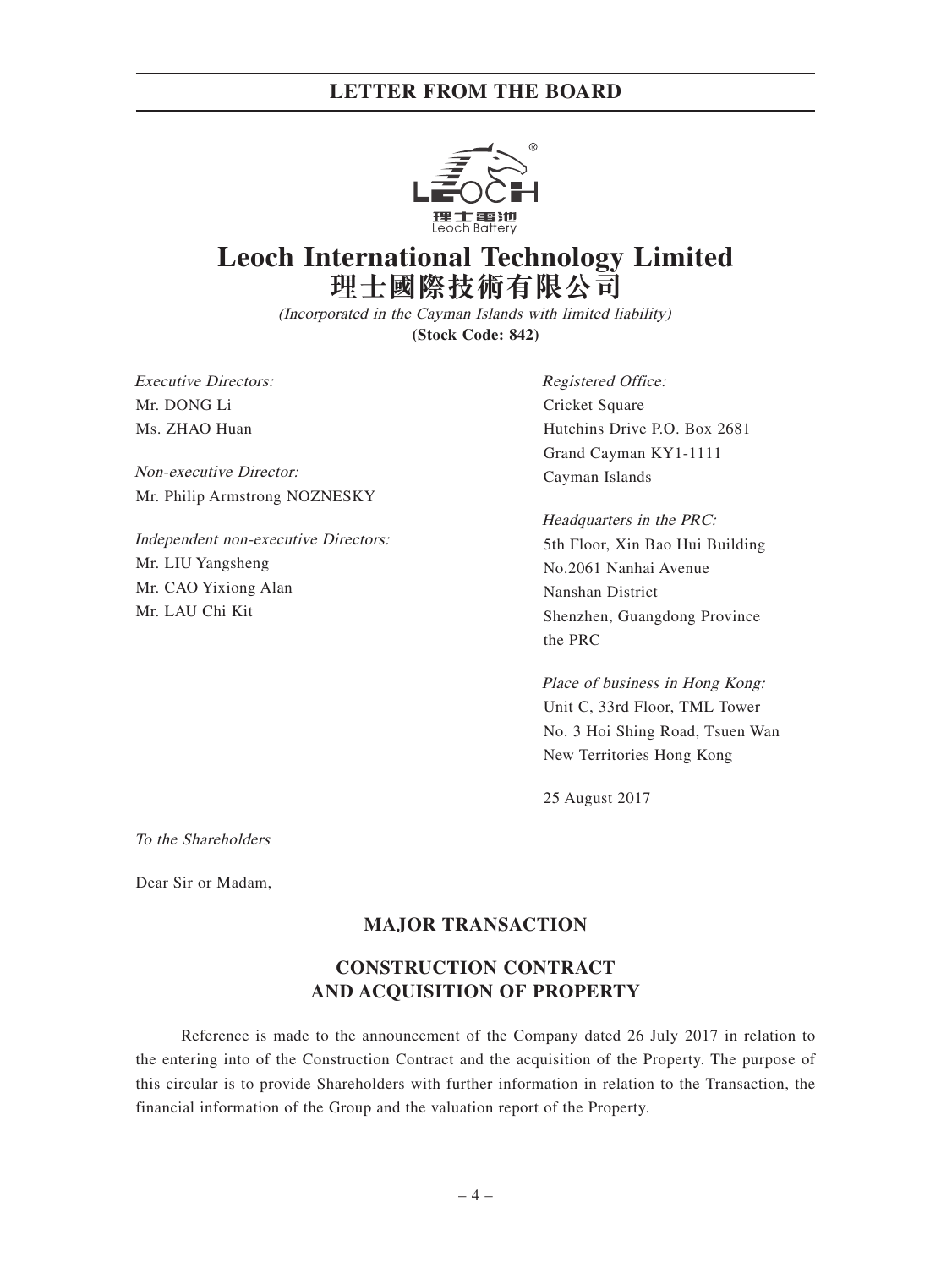The Board is pleased to announce that on 26 July 2017 (after trading hours), the Purchasers (which are indirect wholly-owned subsidiaries of the Company) and the Developer entered into the Construction Contract, pursuant to which the Developer will provide construction services of the Property to the Purchasers and upon among other things, the obtaining of the pre-sale permit by the Developer, the Developer will dispose of, and one or more of the Purchasers will acquire, the Property. The principal terms of which are as follows:

# **THE CONSTRUCTION CONTRACT**

Date: 26 July 2017

Parties: (i) the Developer;

(ii) Leoch Battery;

Leoch Shenzhen; and

Lihang Battery.

To the best of the Directors' knowledge, information and belief having made all reasonable enquiry, the Developer and its ultimate beneficial owners are Independent Third Parties.

Each of Leoch Battery, Leoch Shenzhen and Lihang Battery is an indirect wholly-owned subsidiary of the Company and are the Purchasers under the Construction Contract.

Subject Matter: Pursuant to the Construction Contract, the Developer shall construct the Property at the Consideration for the Purchaser. Upon the Developer obtained the pre-sale permit of the Property and payment of 50% of the Consideration by the Purchasers, the Developer shall as the vendor, and all or any of the Purchasers shall as purchasers, enter into one or more sale and purchase agreements for the purpose of formal transfer and registration of the title of the Property and the relevant land use right as required under the applicable PRC laws and regulations. As at the Latest Practicable Date, the pre-sale permit is yet to be obtained by the Developer, and according to the Developer, taking into account of the requirements of the applicable PRC laws and the relevant administrative procedure, it is expected that the pre-sale permit will be obtained by mid 2018.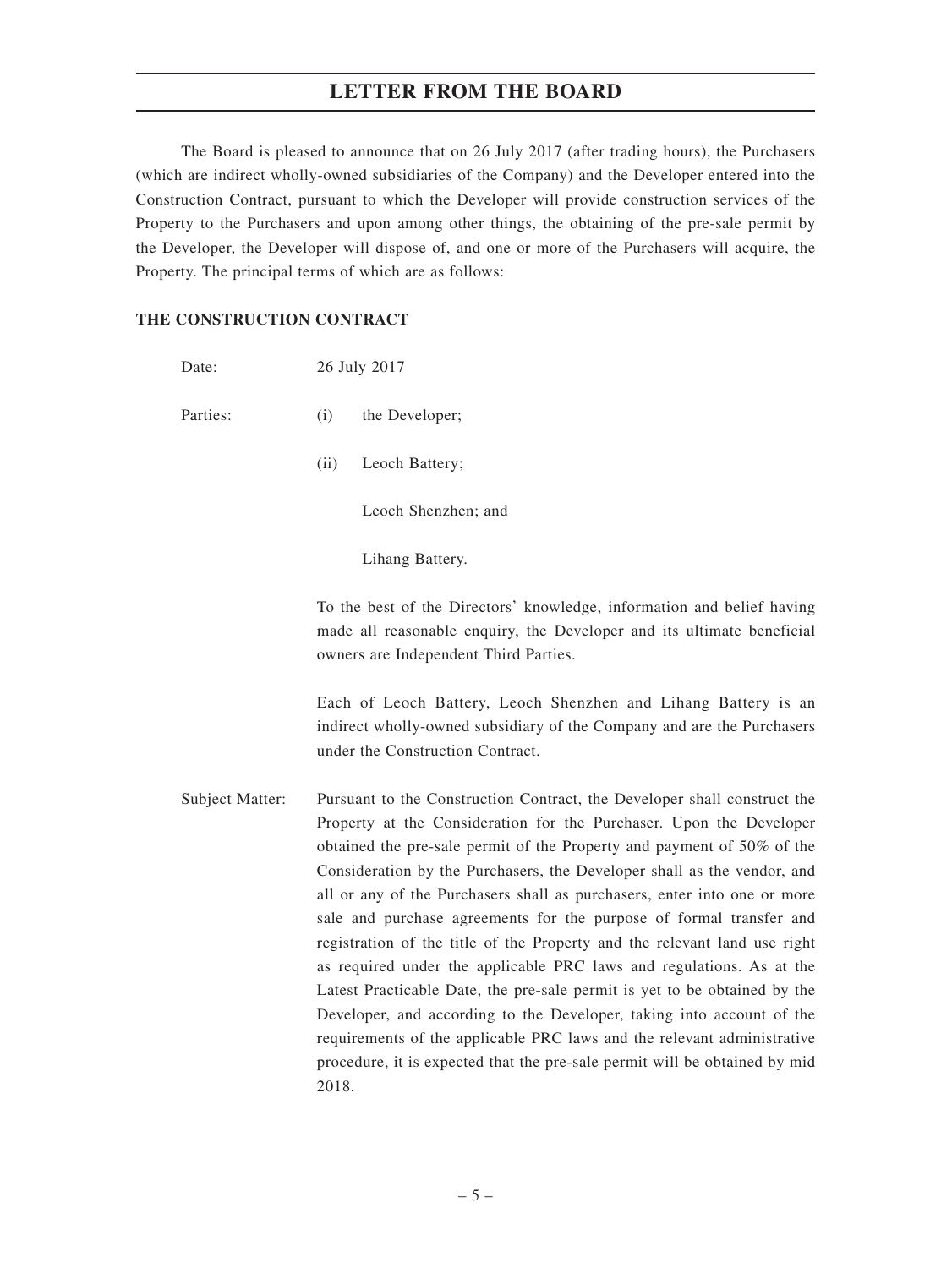The Property is to be constructed under the Construction Contract, located at the development site situated on Tower E, Taizhi Bay Commercial Plaza, Shekou Gangwan Road, Nanshan District, Shenzhen, the PRC, with an estimated floor area of approximately 6,141.30 square metres. The Property will be for commercial use and upon acquisition by the Group, is expected to be used as the principal office of the Group. As at the date of the Construction Contract, the land where the Property will be situated at is a bare site, and upon reasonable enquiry, the Developer has already obtained the right over the use and development of the land and for the construction of the Property.

Consideration: The Consideration payable by the Purchasers to the Developer for the construction and acquisition of the Property is calculated at a rate of RMB80,000 (equivalent to approximately HK\$92,000) per square metre, which is capped at RMB516,000,000 (equivalent to approximately HK\$593,400,000). Based on the currently estimated floor area of the Property upon its completion, the Consideration is expected to be about RMB491,304,000 (equivalent to approximately HK\$564,999,600).

> The Consideration was determined after arm's length negotiations with reference to the prevailing market prices of high quality commercial properties which are located in the proximity of the Property and are in similar nature, quality and scale, and the management's estimate of the commercial property market in the PRC in 2018 upon delivery of the Property. For the purpose of assessing the reasonableness of the rate of RMB80,000 per square metre for the Consideration, the Board has also obtained the prevailing market value of comparable premises in the proximity available on the market and their details are set out below:

| <b>Property</b>                                            | Location                                                                                                           | <b>Usage</b> | Market value<br>(approximate. RMB<br>per square metre) |
|------------------------------------------------------------|--------------------------------------------------------------------------------------------------------------------|--------------|--------------------------------------------------------|
| Xiangjiang International<br>Financial Center<br>(香江國際金融中心) | The southeast corner of the intersection<br>of Linhai Avenue and Xinghai Avenue,<br>Qianhai New District, Shenzhen | Commercial   | 90,000                                                 |
| Shimao Qianhai Center<br>(世貿前海中心)                          | The intersection of Linhai Avenue and<br>Xinghai Avenue, Qianhai,<br>Nanshan District, Shenzhen                    | Commercial   | 90,000-120,000                                         |
| Huarun Qianhai Center<br>(華潤前海中心)                          | Menghai Avenue, Guiwan Area, Qianhai,<br>Shenzhen                                                                  | Commercial   | 80,000-100,000                                         |
| Qianhai Xinlikang Building<br>(前海信利康大廈)                    | The intersection of Linhai Avenue and<br>Xinghai Avenue, Qianhai,<br>Nanshan District, Shenzhen                    | Commercial   | 80,000-90,000                                          |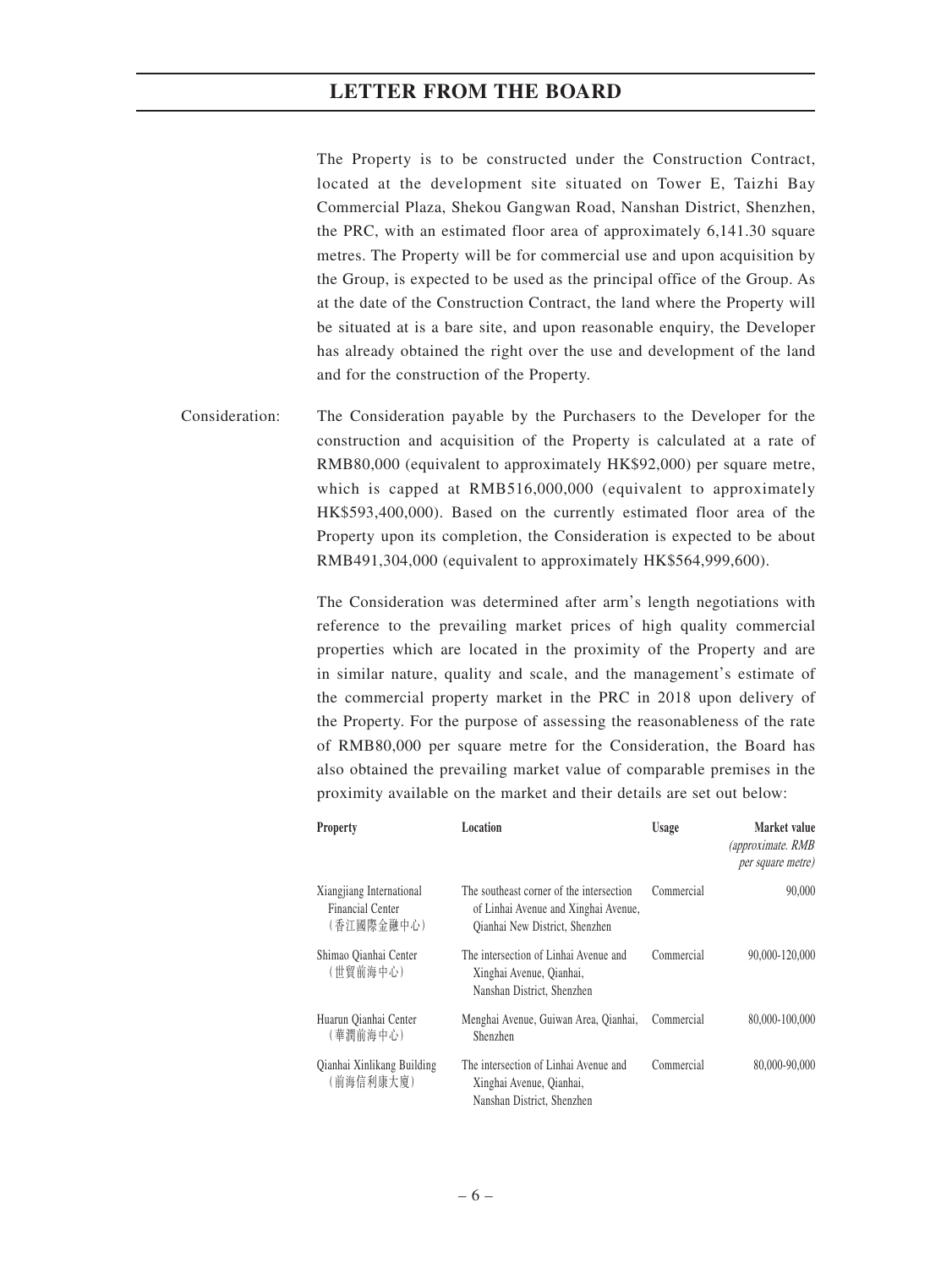Based on the above findings, the Board considered that the Consideration is in the interest of the Company since the Consideration of the Property under the Construction Contract is lower than or at the low end amongst those of the comparables, and the Board expect that, with reference to the property market development trend in the PRC in recent years, the market price of comparable properties will continue to rise or at least maintain at its present level in 2018, and hence the Consideration is justifiable, is fair and reasonable to the Company.

- Payment terms: The Consideration shall be settled by the Purchasers in the following manner:
	- (i) a deposit of RMB49,130,400 (equivalent to approximately HK\$56,499,960) (the "**Deposit**"), being an amount equivalent to 10% of the estimated Consideration of RMB491,304,000 (equivalent to approximately HK\$564,999,600), has been paid by the Purchasers to the Developer in cash at the time of the entering into of the Construction Contract;
	- (ii) subject to the condition precedent being fulfilled, a second installment of RMB49,130,400 (equivalent to approximately HK\$56,499,960), being an amount equivalent to 10% of the estimated Consideration of RMB491,304,000 (equivalent to approximately HK\$564,999,600), shall be paid by the Purchasers to the Developer in cash on or before 15 December 2017;
	- (iii) subject to the condition precedent being fulfilled, a third installment of RMB147,391,200 (equivalent to approximately HK\$169,499,880), being an amount equivalent to 30% of the estimated Consideration of RMB491,304,000 (equivalent to approximately HK\$564,999,600), shall be paid by the Purchasers to the Developer in cash on or before 15 June 2018;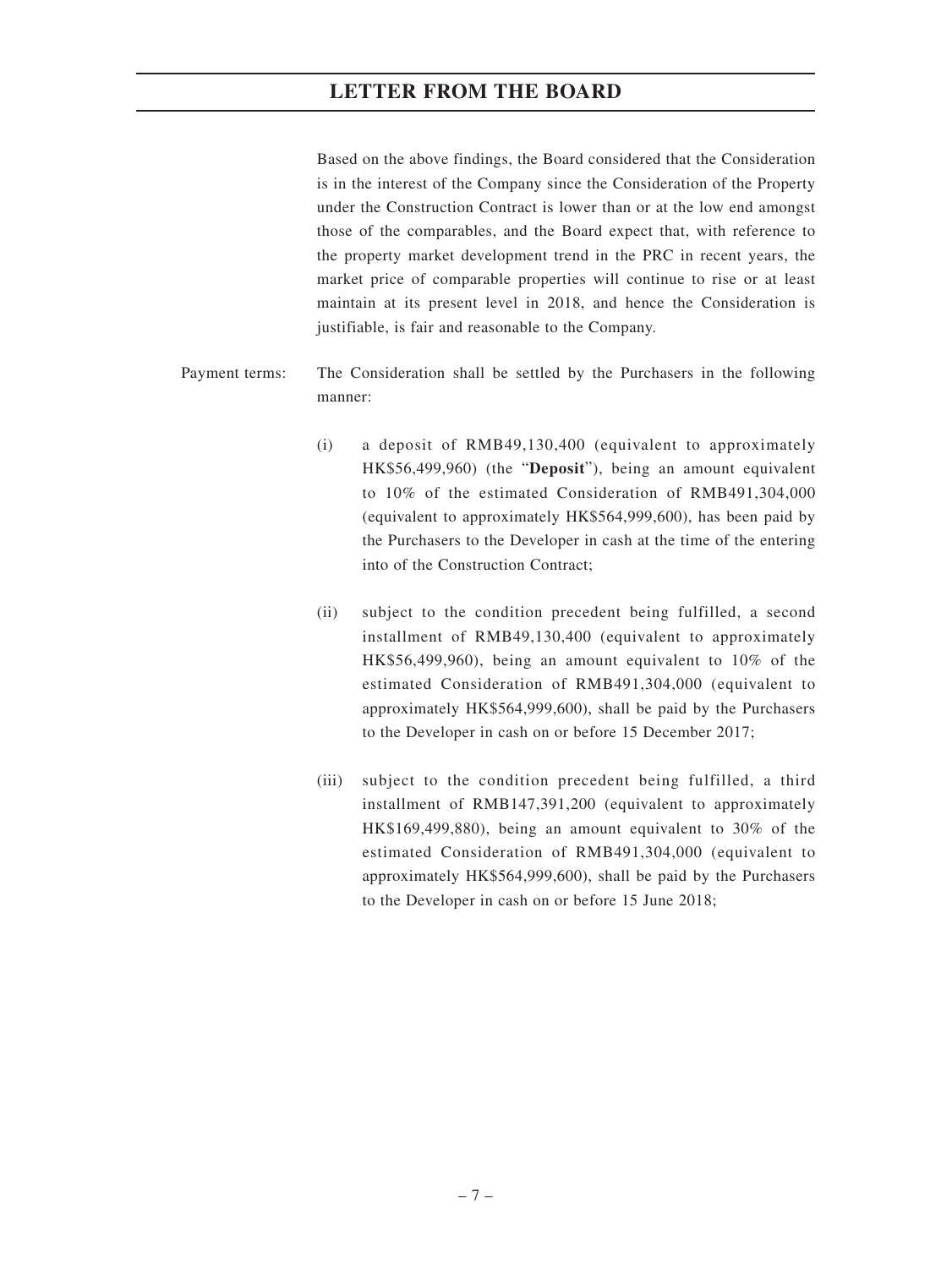(iv) the balance of the Consideration will be paid in cash upon the completion of the sale and purchase of the Property, which shall take place on or before 30 August 2018 (or such other date as the parties to the Construction Contract may agree).

The Consideration will be financed by the internal resources of the Group, and may also be partially funded by bank borrowings.

# **Condition precedent**

Save for the payment of the Deposit, the obligations of the Purchasers under the Construction Contact are subject to the condition precedent that the Company shall have obtained the Shareholders' approval for the Construction Contract and the Transaction contemplated thereunder.

As at the Latest Practicable Date, the controlling shareholder of the Company, Master Alliance Investment Limited, has already given its written approval for the Construction Contract and the Transactions contemplated thereunder and therefore the condition precedent has been satisfied.

### **Termination of the Construction Contract**

In the event that the Developer fails to perform its obligations under the Construction Contract, refuses or delays in entering into the formal sale and purchase agreements for the Property, or fails to deliver the Property on or before 30 August 2018 (or such other date as the parties may agree, and save for such delay is by reason of Government policies or force majeure which is out of the control of the Developer), the Purchasers may give 30 days' written notice to the Developer and in the event that the parties could not agree the settlement method after such notice period, the Purchasers may terminate the Construction Contract, and the Developer shall refund all payment received under the Construction Contract and/or the formal sale and purchase agreement(s) to the Purchasers, and pay an additional amount equal to the Deposit to the Purchaser as compensation.

In the event that the Purchasers fail to perform their obligations under the Construction Contract, refuse or delay in entering into the formal sale and purchase agreements for the Property, or fail or delay in the payment of any part of the Consideration as scheduled, the Developer may give 30 days' written notice to the Purchasers and in the event that the parties could not agree the settlement method after such notice period, the Developer may terminate the Construction Contract, and sale the Property to other purchasers, and to forfeit the Deposit as compensation, but to refund any other payment received by it under the Construction Contract and/or the formal sale and purchase agreement(s) to the Purchasers.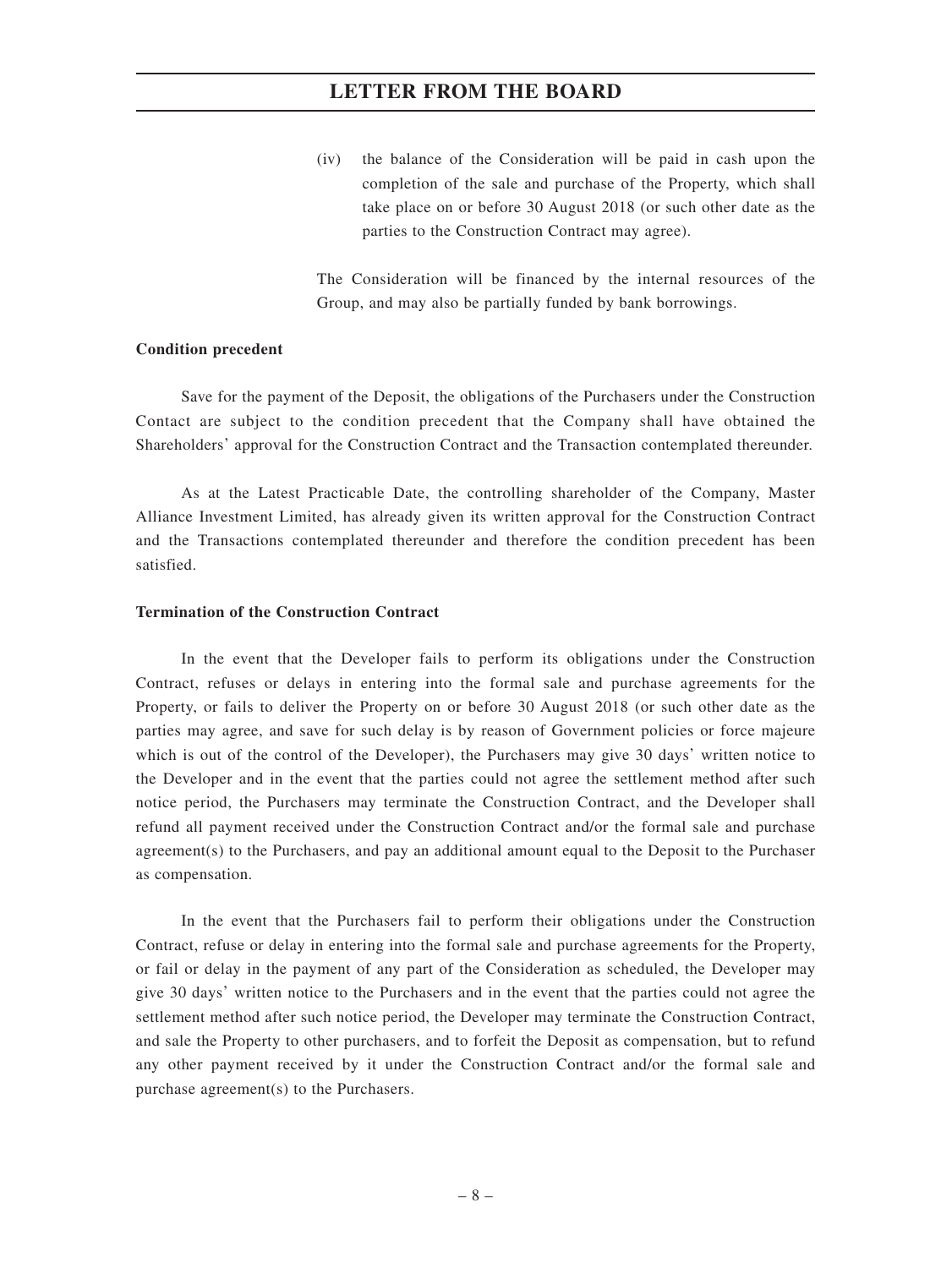### **FINANCIAL IMPACT OF THE CONSTRUCTION CONTRACT**

The Consideration will be financed by the internal resources of the Group, and may also be partially funded by bank borrowings. Upon completion of the construction and the acquisition of the Property, the total assets of the Group would be increased by approximately RMB393,043,200 due to the addition of the Property purchased and the total liabilities of the Group would be increased by approximately RMB393,043,200 due to remaining consideration payable. As the consideration for the Acquisition is payable by instalments and partially funded by bank borrowings, it is not expected to have any substantial impact on the Company's cash-flow position or its business operations and the Acquisition will not add immediate financial burden to the Company. The Acquisition is not expected to result in any material impact on the earnings and gearing ratio.

### **INFORMATION OF THE GROUP**

The Company is an investment holding company. The Group is principally engaged in the manufacture, development and sale of lead-acid batteries and other related items.

Leoch Battery is a company established in the PRC with limited liability which is principally engaged in investment holding and sale of lead-acid batteries.

Leoch Shenzhen is a company established in the PRC with limited liability which is principally engaged in investment holding.

Lihang Battery is a company established in the PRC with limited liability which is principally engaged in sale of lead-acid batteries.

## **INFORMATION OF THE DEVELOPER**

The Developer is a company established in the PRC with limited liability. Based on information publicly available, it is wholly-owned by China Merchants Shekou Industrial Zone Holdings Company Limited# (招商局蛇口工業區控股股份有限公司), a company listed on the Shenzhen Stock Exchange, which in turn is ultimately owned by China Merchant's Group# (招商局 集團有限公司), a leading state-owned conglomerate based in Hong Kong, under direct supervision of State-owned Assets Supervision and Administration Commission of the State Council of the PRC. The Developer and its group are engaged in various businesses and also has extensive experience in property development.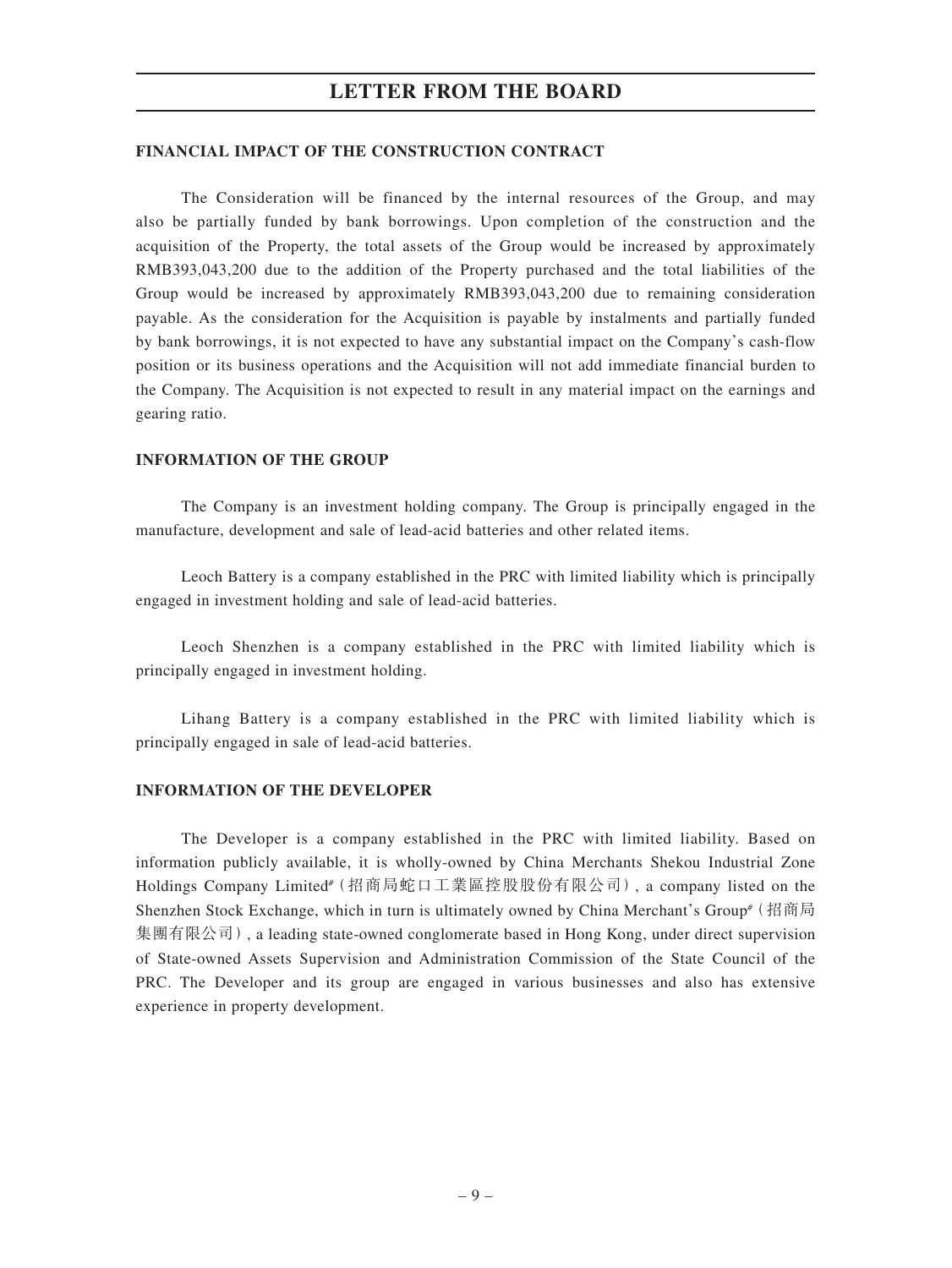### **REASONS FOR AND BENEFITS OF THE TRANSACTION**

With the growth of the Group's business and its business plans to further expand, the existing PRC headquarters of the Group located at 5th floor Xin Bao Hui Building in Nanshan District of Shenzhen PRC, leased from Mr. Dong Li (an executive Director and the ultimate controlling Shareholder) and his associates, is expected to be no longer compatible for the Group's use in the near future. The available space in the Property allows the Group to have a better planning of future development and requirements to cope with planned business growth. Moreover, since the Property is located at the newly planned commercial zone in Shekou District Shenzhen and is expected to attract various large-scale, listed or multinational corporations to settle in, the location of the new PRC headquarters is expected to enhance the Group's image and personality which can better attract business and retain employees in future.

Moreover, since the Property is in its development stage, the Construction Contract is a precious opportunity for the Group to acquire the Property at a relatively favourable price compared with the high class commercial buildings located in the proximity of the Property which are already available in the market. The management of the Company also expects the commercial property market of the PRC will be on a rising trend in the near future and therefore the acquisition of the Property by way of the Construction Contract is an attractive opportunities for the Company to acquire its future principal office at a competitive price while enjoyable possible appreciation in value in long run.

The Board (including the independent non-executive Directors) has considered that the Construction Contract has been entered into on normal commercial terms and the terms thereto are fair and reasonable. The Transaction is in the interests of the Company and the Shareholders as a whole.

### **LISTING RULES IMPLICATIONS**

As none of the Directors is interested in the Construction Contract and the transactions contemplated thereunder, no Director was required to abstain from voting at the Board meeting to approve the Construction Contract.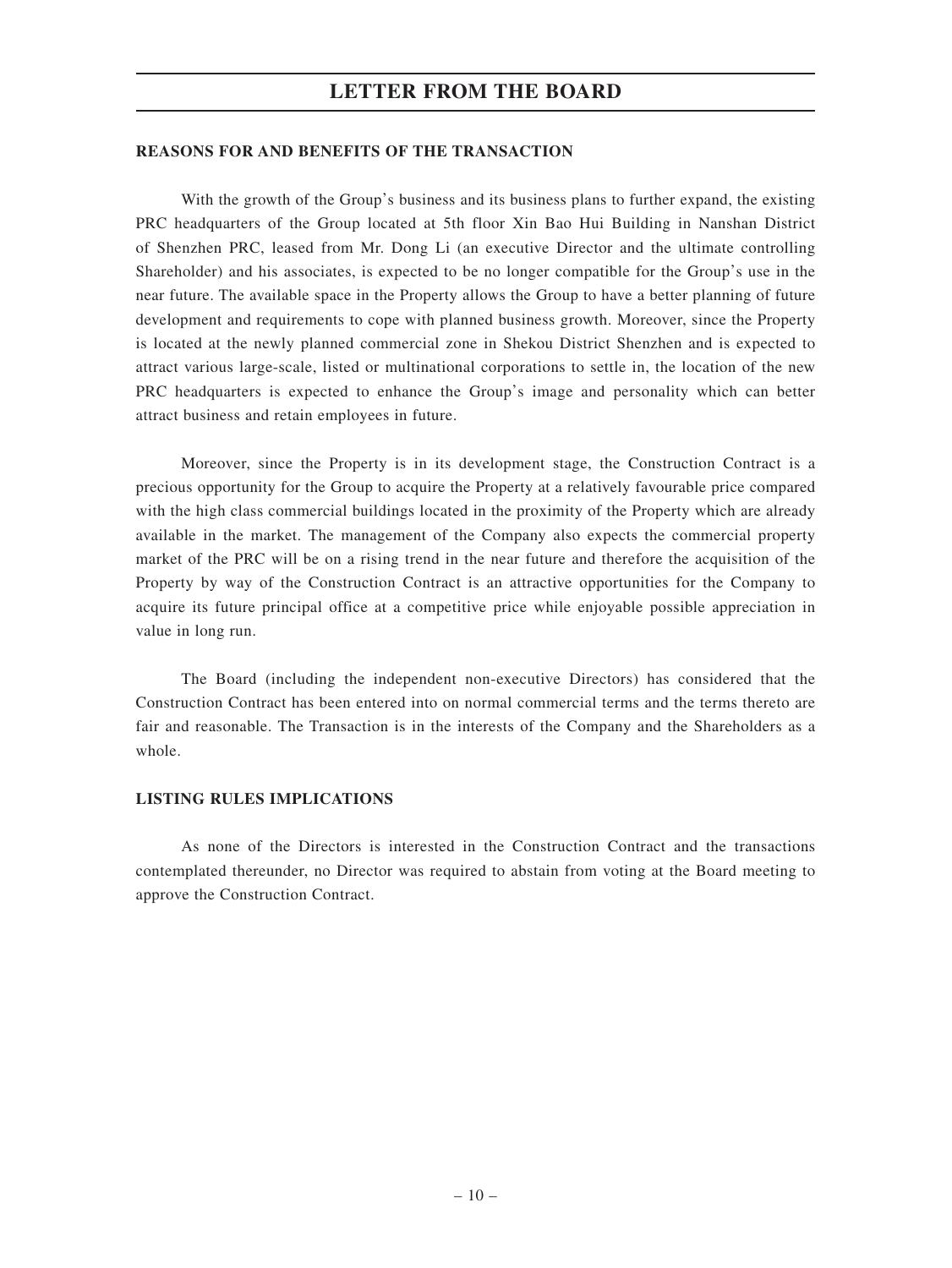Since one of the applicable percentage ratios (as defined in Rule 14.07 of the Listing Rules) in respect of the Construction Contract exceeds 25% but all of them are under 100%, the transactions contemplated under the Construction Contract constitute a major transaction for the Company under Chapter 14 of the Listing Rules and is subject to the approval by the Shareholders. Since no Shareholder is required to abstain from voting if the Company were to convene an extraordinary general meeting for the approval of the Construction Contract and the transactions contemplated thereunder, and the Company has obtained a written approval for the Construction Contract and the transactions contemplated thereunder from Master Alliance Investment Limited (the controlling shareholder of the Company holding 1,003,059,000 Shares, representing approximately 73.92% of the issued share capital of the Company as at the date of giving of the written approval and as at the Latest Practicable Date), an extraordinary general meeting of the Company to approve the Construction Contract and the transactions contemplated thereunder is not required pursuant to Rule 14.44 of the Listing Rules and will not be convened. Pursuant to Rule 14.41 of the Listing Rules, the circular in relation to the Transaction shall be despatched to the Shareholders for their information on or before 15 August 2017, being 15 business days from the date of the Announcement. Given the situation that the Company required further time in finalizing certain information included in this circular, the Company has applied to the Stock Exchange for a waiver from strict compliance with Rule 14.41(a) to despatch this circular out of the time as required under Rule 14.41 and such waiver was granted by the Stock Exchange.

### **Recommendation**

The Board (including the independent non-executive Directors) considered that the Transaction is fair and reasonable and is in the interest of the Company and the Shareholders as a whole.

### **ADDITIONAL MATTERS**

Your attention is drawn to the information set out in the appendices to this circular.

By order of the Board **Leoch International Technology Limited Mr. Dong Li** Chairman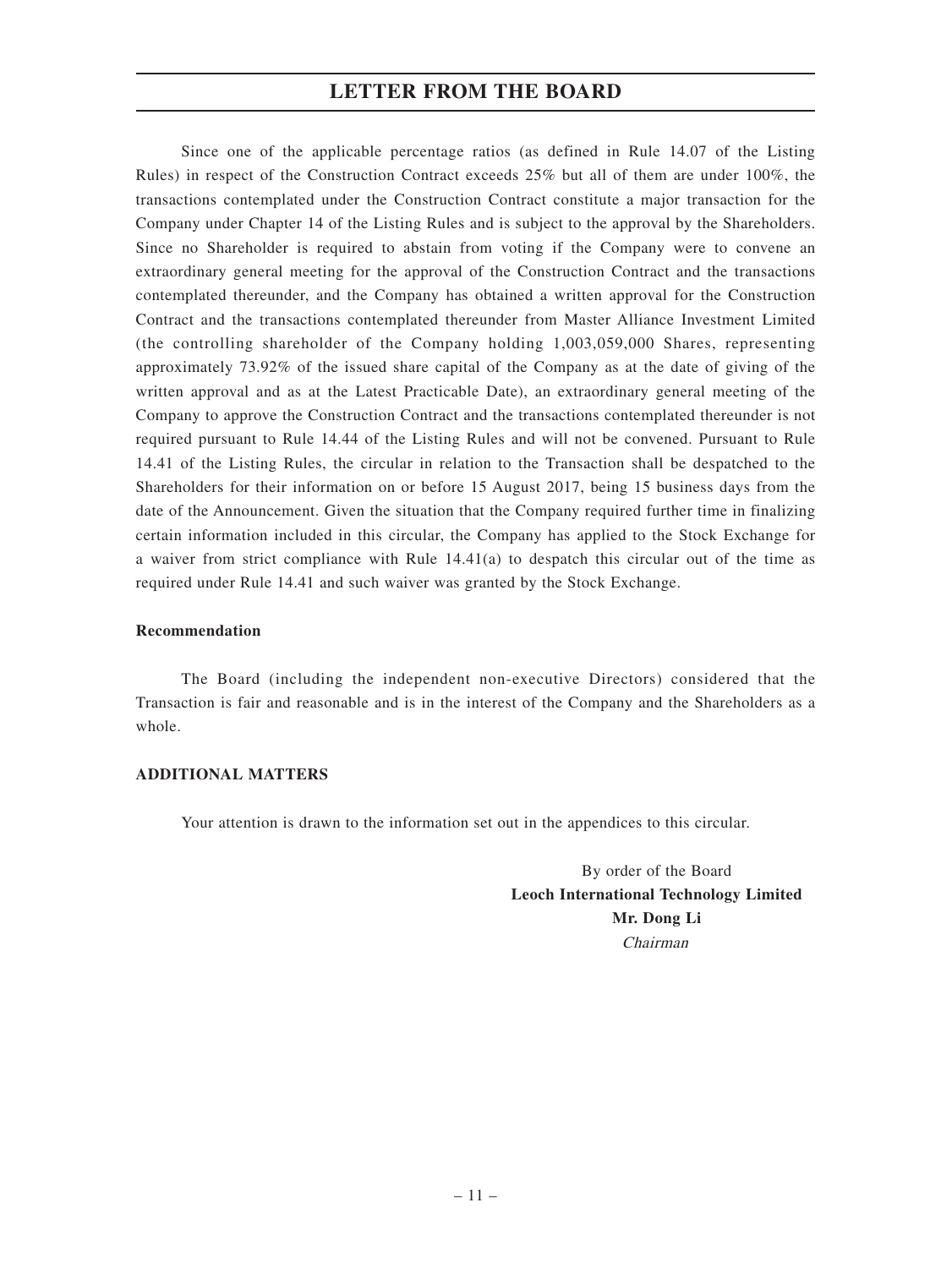# **APPENDIX I FINANCIAL INFORMATION OF THE GROUP**

# **I. FINANCIAL INFORMATION OF THE GROUP**

The financial information of the Group for each of the years ended 31 December 2014, 2015 and 2016 are disclosed in the following documents which have been published on the website of the Stock Exchange at www.hkexnews.hk and the Company's website at http://www.leoch.com/en/ global.aspx:

- Annual report of the Company for the year ended 31 December 2016 published on 21 April 2017 (pages 82 to 260) (hyperlinks: http://www.hkexnews.hk/listedco/ listconews/SEHK/2017/0421/LTN20170421253.pdf);
- Annual report of the Company for the year ended 31 December 2015 published on 27 April 2016 (pages 79 to 256) (hyperlinks: http://www.hkexnews.hk/listedco/ listconews/SEHK/2016/0427/LTN20160427909.pdf); and
- Annual report of the Company for the year ended 31 December 2014 published on 27 April 2015 (pages 75 to 244) (hyperlinks: http://www.hkexnews.hk/listedco/ listconews/SEHK/2015/0427/LTN201504271518.pdf).

# **II. INDEBTEDNESS STATEMENT**

As at the close of business on 30 June 2017, being the latest practicable date for the purpose of ascertaining the indebtedness of the Enlarged Group prior to the printing of the circular, the Enlarged Group had the following borrowings:

|                                                                | <i>RMB'000</i> |
|----------------------------------------------------------------|----------------|
| Interest-bearing bank and other borrowings – guaranteed        | 1,329,393      |
| Interest-bearing bank and other borrowings – unsecured         | 104,150        |
| Interest-bearing bank and other borrowings – secured           | 1,028,812      |
| Collateralised bank advances – secured                         | 26,421         |
|                                                                |                |
|                                                                | 2,488,776      |
|                                                                |                |
| Amount due to the non-controlling shareholders of a subsidiary | 132,961        |
|                                                                |                |
| Bills payable*                                                 | 992,686        |

As at 30 June 2017, bills payable amounting to RMB992,686,000 were issued on intercompany sales transactions within the Group and these bills were discounted to banks for short term financing.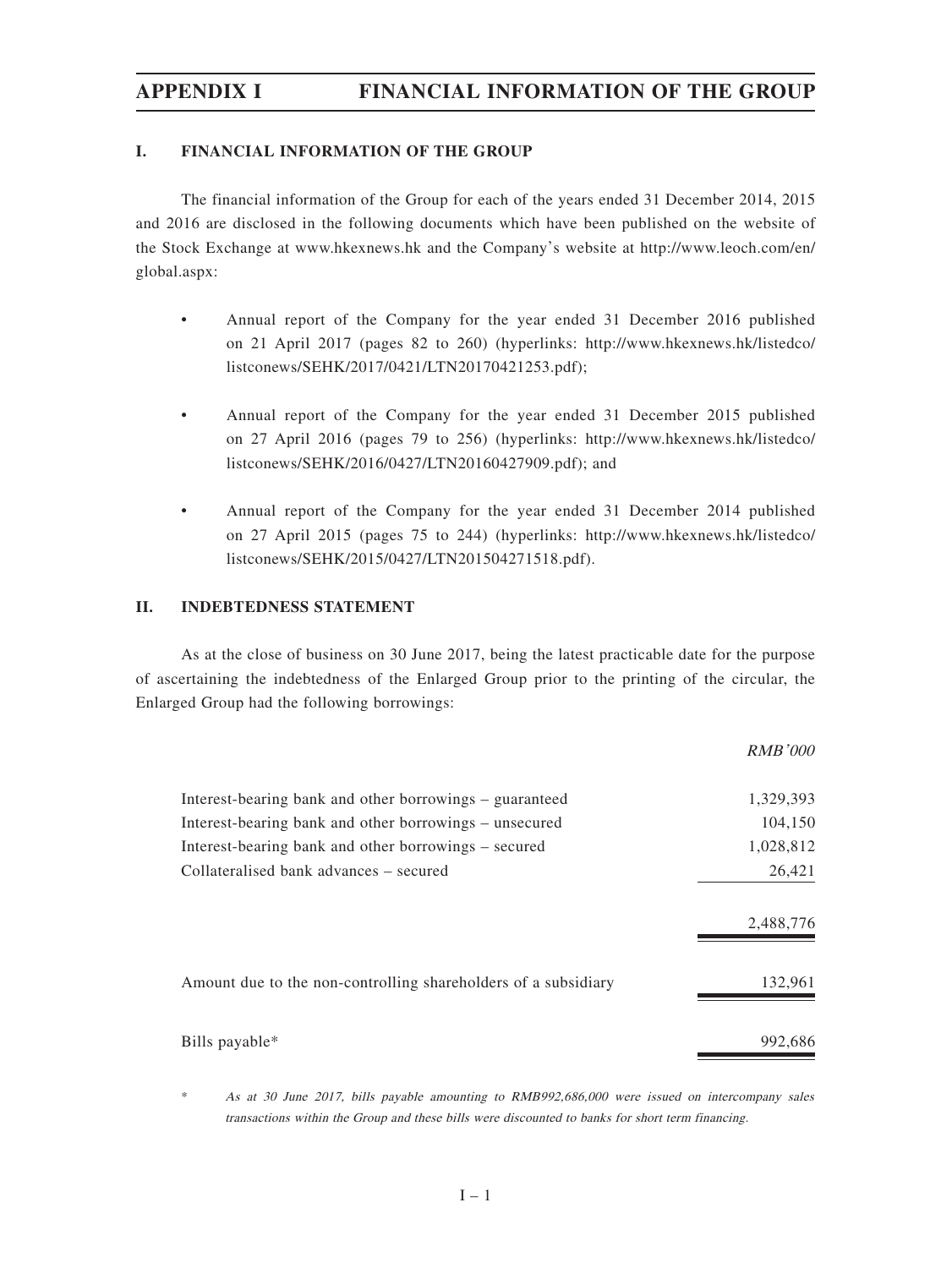# **APPENDIX I FINANCIAL INFORMATION OF THE GROUP**

### **Security and guarantees**

At the close of business on 30 June 2017, five of the Company's wholly-owned subsidiaries, namely Catherine Holdings International Company Limited, Leoch Power Supply (H.K.) Limited, Leoch Battery Company Limited, Leoch Battery Pte. Ltd. and Leoch International Sales Limited were parties who act as guarantors, to guarantee punctual performance of the obligations under the facility agreement. In addition, the Group's borrowings were secured by way of i) charge over certain assets including prepaid land lease payments, property, plant and equipment, pledged deposits and trade receivables and ii) cross guarantees executed by companies within the Group.

## **III. WORKING CAPITAL**

The Directors confirm that, after due and careful enquiry and taking into consideration the financial resources available to the Group, including banking facilities and other internal resources, the Group has sufficient working capital for at least the next 12 months commencing from the date of this circular.

## **IV. MATERIAL ADVERSE CHANGE**

The Directors confirm that, as at the Latest Practicable Date, there was not any material adverse change in the financial or trading position of the Group since 31 December 2016, the date to which the latest published audited consolidated financial statements of the Group were made up.

### **V. FINANCIAL AND TRADING PROSPECT OF THE GROUP**

The Group is principally engaged in the manufacturing, development and sales of lead-acid batteries. It further expands to lead recycling and remanufacturing business upon the completion of the acquisition 60% of the registered capital of Taihe Dahua Energy Technology Co., Ltd on 9 January 2017.

For the six months ended 30 June 2017 (the "Period"), the Group's revenue amounted to RMB4,062.0 million, representing an increase of 43.7% from RMB2,826.4 million for the same period in 2016. The Group's unaudited profit attributable to owners of the parent amounted to approximately RMB92.2 million.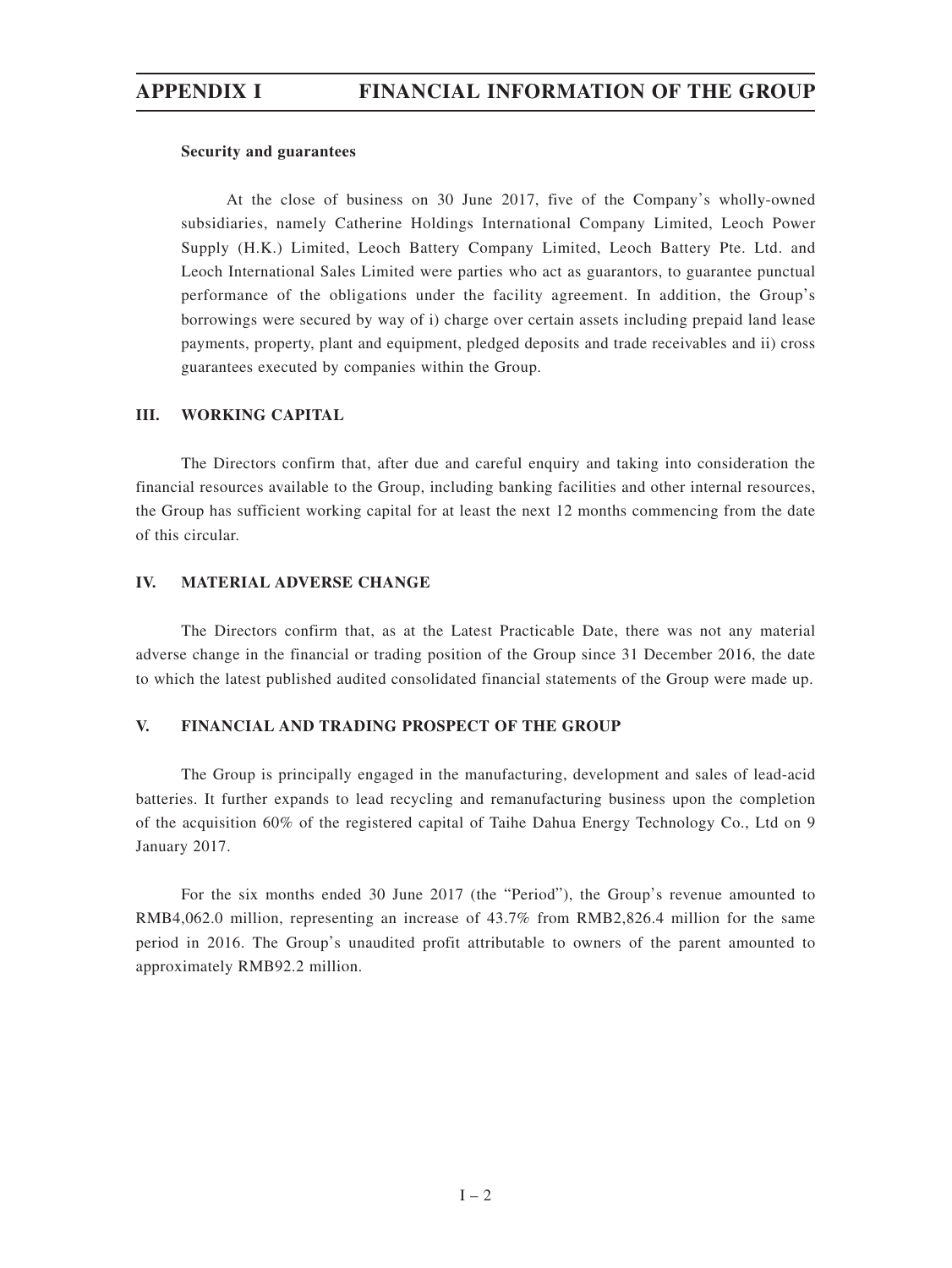# **APPENDIX I FINANCIAL INFORMATION OF THE GROUP**

During the Period, revenue from recycled lead products amounted to RMB722.2 million (2016: Nil) while revenue from batteries and related items amounted to RMB3,339.9 million, representing an increase of 18.2% from RMB2,826.4 million for the same period in 2016. Since price linkage mechanism will pass raw material price fluctuation to customers, the growth in revenue was mainly contributed by the increase in average of lead price as compared with the same period in 2016. The Group's goods delivery records to end customers indicated that delivery increment in terms of tone was at single digit percentage growth.

The Group anticipates that lead-acid batteries will sustain the growth momentum in three categories, namely reserve power batteries, SLI batteries and motive power batteries in 2017. Although the unstable lead price in PRC created delay effect in order placing during the Period, our records showed that there had been significant improvement in June 2017 with approximately 20% growth as compared to average delivery volume in terms of tone in 2016 and the momentum continues. The Group believes that all three categories of battery will continue sustaining growth in different degree in current year.

Lead-acid batteries remain a robust and economical power source for bulk use, accounting for more than 30% of total global battery trading amount, and the demand is still growing. The management is implementing the Group's production and marketing strategies as discussed in our 2016 annual report and preparing to seize every growth opportunity in PRC and around the world.

The Group is the largest exporter of lead-acid battery in the PRC and has good confidence to build itself to be one of the leading enterprises of the lead-acid battery industry in the world. The Group believe current fully occupied PRC headquarter is incapable to cope with planned business growth. The Transaction provides us sufficient time to make better planning to our future requirement and development while at the same time acquiring at a competitive price in view of the raising trend of property price in the PRC market. Being the Group's principle office, perhaps as research and development and sales and marketing PRC headquarters, the Group could benefit from image upgrade and brand building as well as attracting and retaining talent employee and key management which are part of the key elements to the sustainability of growth and value building to our shareholders and the society.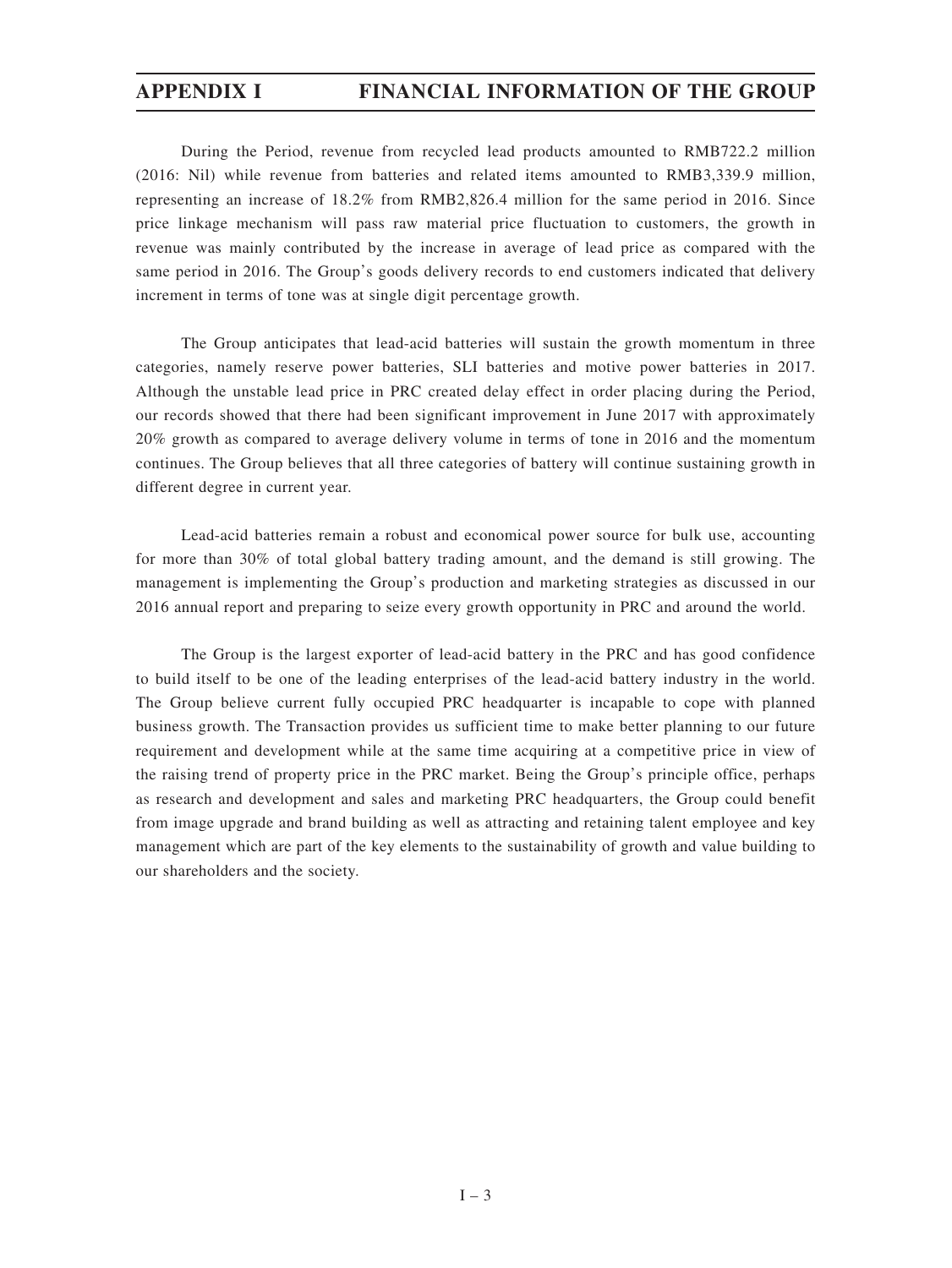# **APPENDIX II PROPERTY VALUATION REPORT**

The following is the text of a valuation report prepared for inclusion in this circular, received from Ravia Global Appraisal Advisory LTD., an independent property valuer, in connection with their valuation as of 31 July 2017 of the Property to be acquired by the Group.



Unit B, 7/F, Chang Pao Ching Building, No. 42 7-429 Hennessy Road, Wan Chai, Hong Kong T: (852) 3624 7882 F: (852) 3007 8501 W: www.raviagroup.com E: general@raviagroup.com

25 August 2017

**Leoch International Technology Limited** Unit C, 33/F.,TML Tower, No 3 Hoi Shing Road, Tsuen Wan, New Territories, Hong Kong

Dear Sirs/Madam,

# **Re: Levels 1 to 5, Tower E, Taizhi Bay Commercial Plaza, Shekou Gangwan Road, Nanshan District, Shenzhen City, Guangdong Province, the People's Republic of China**

In accordance with the instructions of Leoch International Technology Limited (the "Company", and together with its subsidiaries, the "Group") to value the property in the People's Republic of China (the "PRC"), we confirm that we have carried out inspection, made relevant enquiries and obtained such further information as we consider necessary for the purpose of providing you with our opinion of the market value of the property as at 31 July 2017 for the purpose of incorporation into the circular issued by the Group.

# **1. BASIS OF VALUATION**

Our valuation of the property is our opinion of the market value of the concerned property which we would define as intended to mean "the estimated amount for which an asset or liability should exchange on the valuation date between a willing buyer and a willing seller in an arm'slength transaction after proper marketing wherein the parties had each acted knowledgeably, prudently and without compulsion".

Market value is understood as the value of an asset or liability estimated without regard to costs of sale or purchase (or transaction) and without offset for any associated taxes or potential taxes.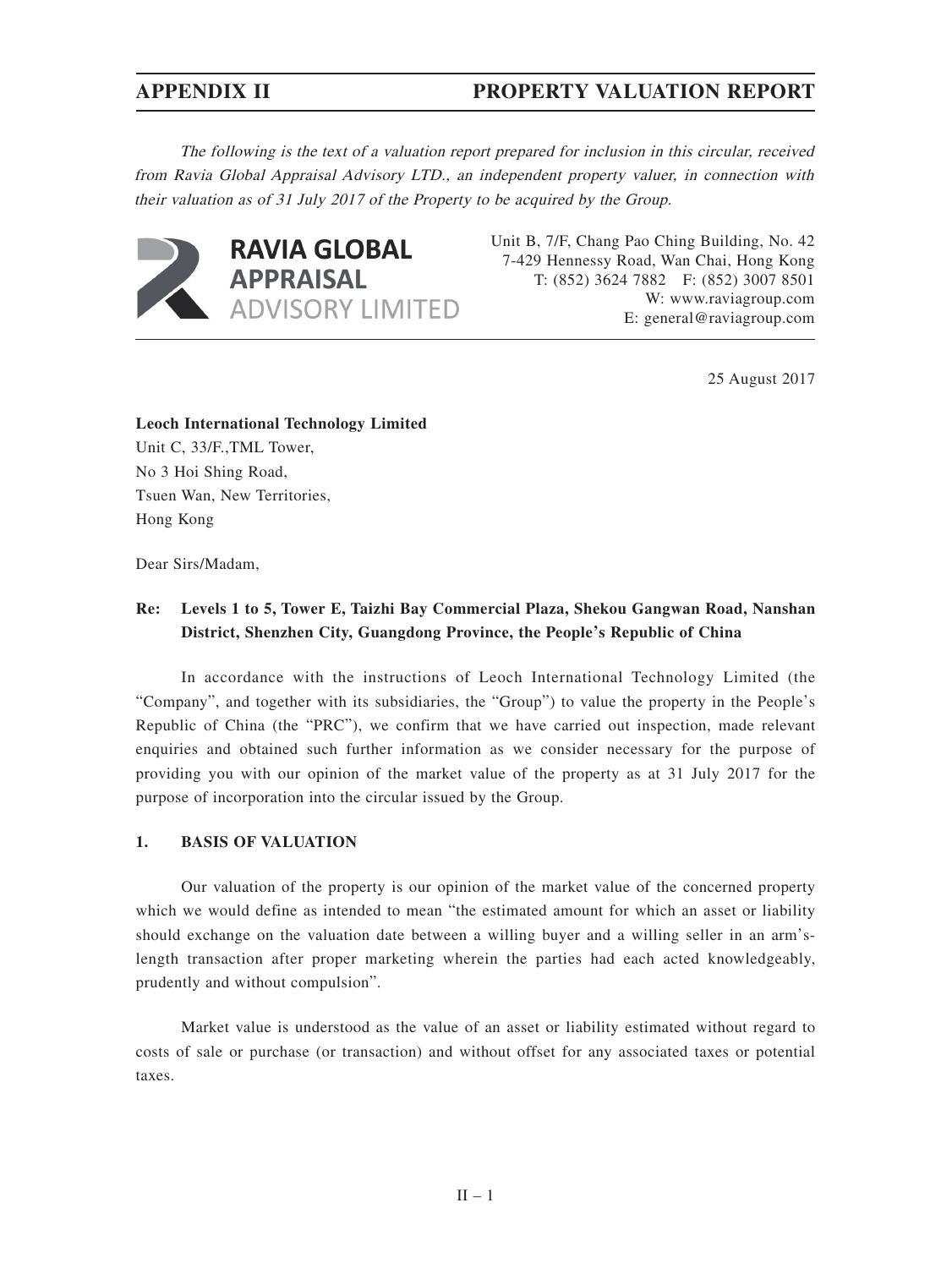# **2. VALUATION METHODOLOGY**

We have valued the property by direct comparison approach whenever market comparable information are available and assumed sale of the property with the benefit of vacant possession. Direct Comparison Approach is considered as the most appropriate method of valuation when comparable information is adequate.

Adjustments will be applied to the said comparable properties to reflect items such as location, size, accessibility and a whole list of other considerations, where necessary.

### **3. TITLE INVESTIGATION**

We have been provided with copies of extracts of title documents relating to the property. However, we have not inspected the original documents to verify the ownership or to verify any amendments which may not appear on the copies handed to us. We have relied on the information given by the Group and its legal adviser, Jingtian & Gongcheng, regarding the title and other legal matters relating to the property.

# **4. VALUATION ASSUMPTIONS**

Our valuation has been made on the assumption that the owner sells the property in the market in its existing state without the benefit of deferred term contracts, leasebacks, joint ventures, management agreements or any similar arrangements which would serve to affect the value of such property. In addition, no account has been taken of any option or right of pre-emption concerning or affecting the sale of the property and no allowance has been made for the property to be sold in one lot or to a single purchaser.

### **5. SOURCE OF INFORMATION**

In the course of our valuation, we have relied to a very considerable extent on the information provided by the Group and have accepted advice given to us on such matters as planning approvals or statutory notices, easements, tenure, identification of property, particulars of occupation, site/floor areas, age of building and all other relevant matters which can affect the value of the property. All documents have been used for reference only.

Dimension, measurements and areas included in the valuation report attached are based on information provided to us and are therefore only approximations. We have not been able to carry out detailed on-site measurements to verify the site and floor areas of the property and we have assumed that the areas shown on the documents handed to us are correct. We were also advised by the Group that no material facts have been omitted from the information provided.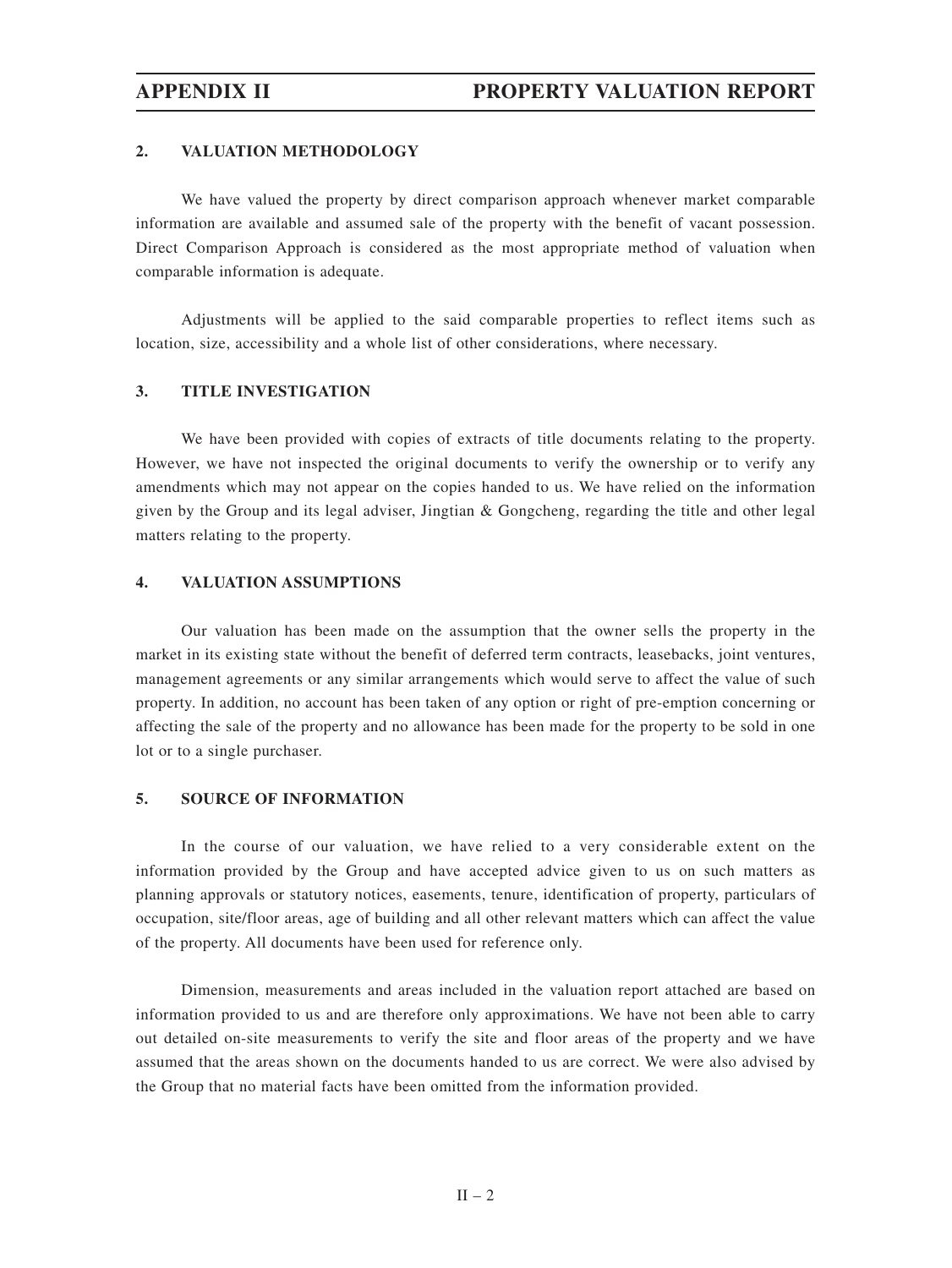# **6. VALUATION CONSIDERATION**

We have inspected the exterior and, where possible, the interior of certain property. No structural survey has been made in respect of the property. However, in the course of our inspection, we did not note any serious defects. We are not, however, able to report that the properties are free from rot, infestation or any other structural defects. No tests were carried out on any of the building services.

No allowance has been made in our report for any charges, mortgages or amounts owing on any property interest nor for any expenses or taxation which may be incurred in effecting a sale. Unless otherwise stated, it is assumed that the property is free from encumbrances, restrictions, title defects and outgoings of an onerous nature which could affect its value.

In valuing the property, we have complied with the HKIS Valuation Standards (2012 Edition) published by The Hong Kong Institute of Surveyors and the requirements contained in the relevant provisions of Chapter 5 and Practice Note 12 of the Rules Governing the Listing of Securities issued by The Stock Exchange of Hong Kong Limited.

## **7. REMARKS**

Unless otherwise stated, all monetary amounts stated in our valuation are in Renminbi (RMB).

Our valuation certificate is enclosed herewith.

Yours faithfully, For and on behalf of **RAVIA GLOBAL APPRAISAL ADVISORY LTD.**

**Dr. Alan W K Lee** PhD(BA) MFin BCom(Property) MHKIS RPS(GP) AAPI CPV CPV(Business) **Director** 

Dr. Alan W K Lee is a Registered Professional Surveyor (General Practice), a member of Hong Kong Institute of Surveyors and an Associate of Australian Property Institute. He has over 13 years of valuation experience in Hong Kong, Macau, the PRC, the Asia Pacific Region and European countries.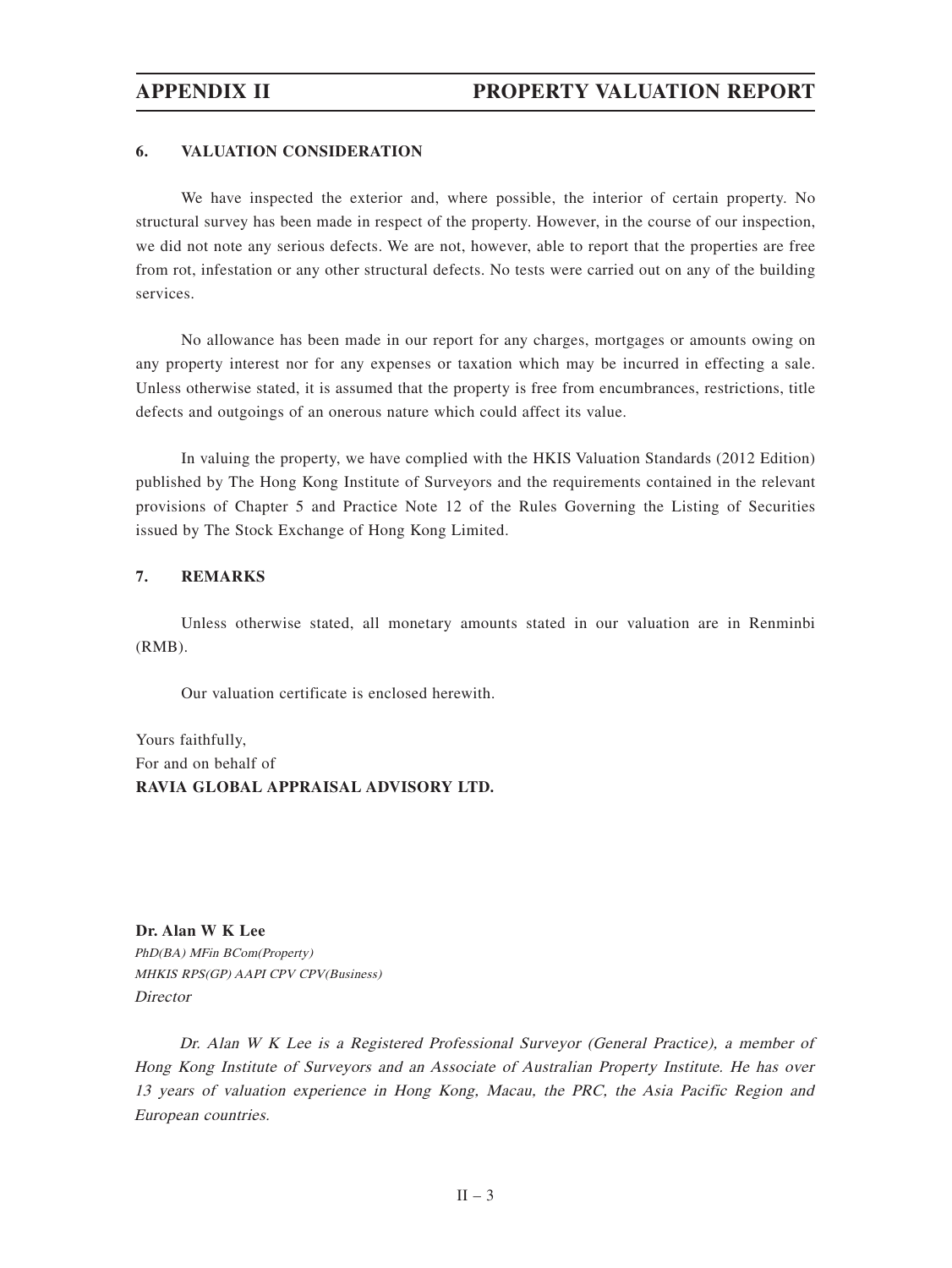# **APPENDIX II PROPERTY VALUATION REPORT**

**Market Value in**

### **VALUATION CERTIFICATE**

**Property under construction contracted to be acquired by the Group for Owner-occupation in the PRC**

| Property                                            | <b>Description and Tenure</b>                                            | Particulars of<br>Occupancy                    | <b>Existing State as at</b><br>31 July 2017 |
|-----------------------------------------------------|--------------------------------------------------------------------------|------------------------------------------------|---------------------------------------------|
| Levels 1 to 5, Tower $E$ ,<br>Taizhi Bay Commercial | The property comprises a 5-storey<br>commercial building, which is under | The property will be<br>delivered to the Group | RMB495,000,000                              |
| Plaza,                                              | construction. It is scheduled to be                                      | upon completion.                               |                                             |
| Shekou Gangwan Road,                                | completed in about 2018.                                                 |                                                |                                             |
| Nanshan District,                                   |                                                                          |                                                |                                             |
| Shenzhen City,                                      | The proposed gross floor area of the                                     |                                                |                                             |
| Guangdong Province,                                 | property is approximately 6,141.3                                        |                                                |                                             |
| The PRC                                             | $sq.m.$ ).                                                               |                                                |                                             |
| 中國廣東省深圳市                                            |                                                                          |                                                |                                             |
| 南山區蛇口港灣大道                                           |                                                                          |                                                |                                             |
| 太子灣商務廣場                                             |                                                                          |                                                |                                             |

Notes:

E棟1-5層

- 1. According to construction contract entered into between the Shenzhen Shekou Costal Realty Company Limited(深 圳市蛇口海濱置業有限公司)(the "Developer") and Shenzhen Leoch Battery Technology Co., Ltd.(深圳理士 奧電源技術有限公司), Leoch Investment Development (Shenzhen) Limited(理士投資發展深圳有限公司)and Shenzhen Lihang Battery Technology Co., Ltd.(深圳立航電源技術有限公司)on 26 July 2017, for the construction and acquisition of the property, the former party agreed to transfer the property to latter three parties at a consideration calculated at a rate of RMB80,000 per square metre.
- 2. We have been provided with a legal opinion on the property issued by the Group's PRC legal adviser, which contains, inter alia, the following:
	- a. The Group can obtain the relevant real estate title certificate based on the followings:–
		- i. The Developer has signed the subject Land Grant Contract and settle all land premium and relevant fees.
		- ii. The Developer has obtained Construction Land Planning Permit, Construction Work Planning Permit and Construction Work Commencement Permit.
		- iii. The property has been checked by relevant departments upon completion.
		- iv. The Developer has obtained relevant Commodity Pre-Sale Permit.
		- v. All parties has executed relevant legal procedures.
	- b. The Group can use and transfer the property upon the registration of relevant legal title of the property.
- 3. Our inspection was performed by Dr. Alan Lee in August 2017.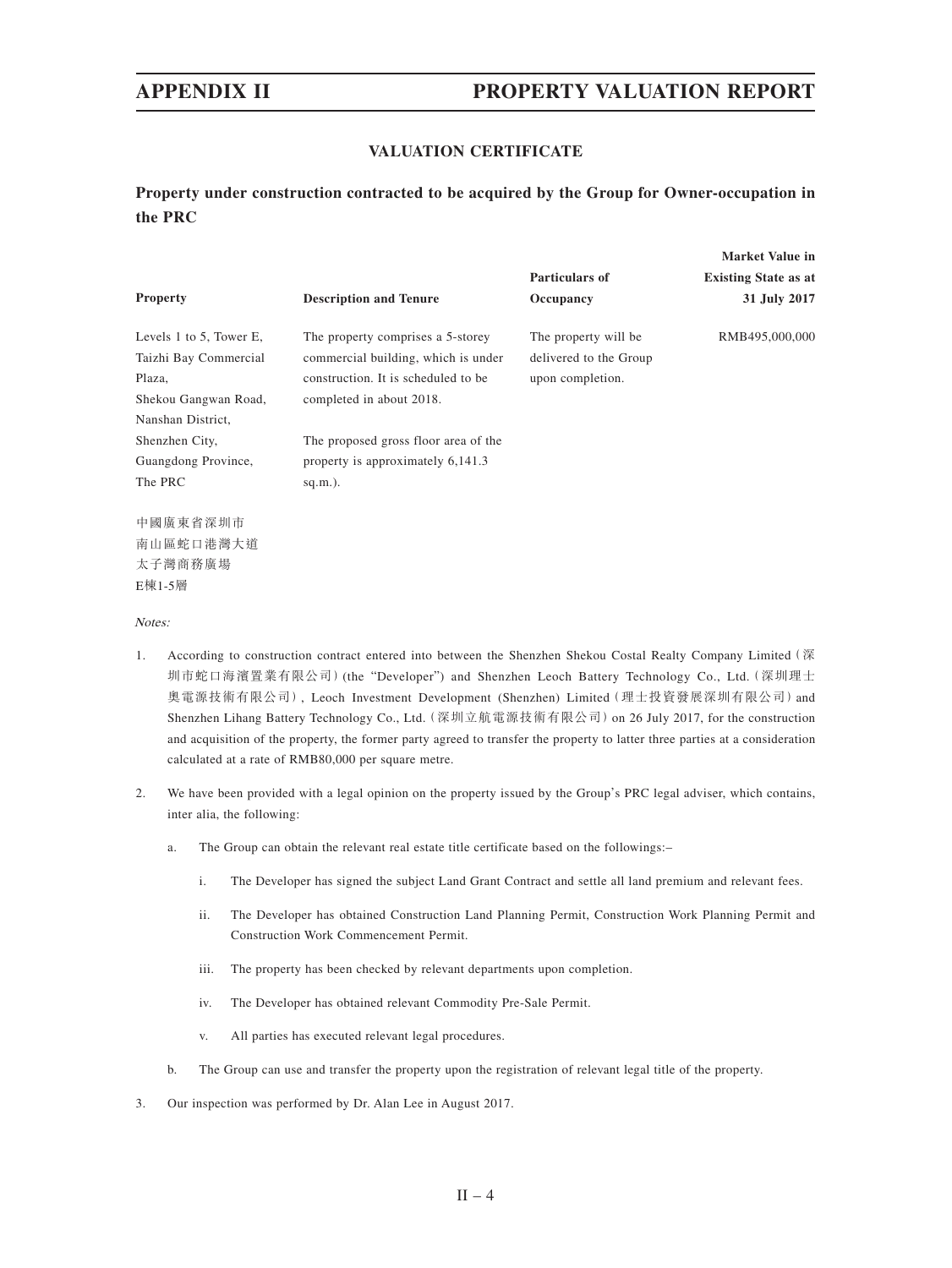## **1. RESPONSIBILITY STATEMENT**

This circular, for which the Directors collectively and individually accept full responsibility, includes particulars given in compliance with the Listing Rules for the purpose of giving information with regard to the Company. The Directors, having made all reasonable enquiries, confirm that, to the best of their knowledge and belief, the information contained in this circular is accurate and complete in all material respects and not misleading or deceptive, and there are no other matters the omission of which would make any statement herein or this circular misleading.

# **2. DISCLOSURE OF INTERESTS**

### **(a) Directors and chief executive**

As at the Latest Practicable Date, the interests or short positions of the Directors or chief executive of the Company in the shares, underlying shares or debentures of the Company or any of its associated corporations (within the meaning of Part XV of the SFO), which were required to be notified to the Company and the Stock Exchange pursuant to Divisions 7 and 8 of Part XV of the SFO (including interests and short positions which the directors or chief executive of the Company were deemed or taken to have under such provisions of the SFO) or which were required, pursuant to section 352 of the SFO, to be recorded in the register therein, or were required to be notified to the Company and the Stock Exchange pursuant to the Model Code for Securities Transactions by Directors of Listed Issuers as set out in Appendix 10 to the Listing Rules ("**Model Code**") were as follows:

| class of                 | the Pre-IPO<br>Scheme                                              | Number and<br>class of securities<br>subject to options<br>granted under the<br><b>Share Option</b><br>Scheme | Total         | Approximate<br>percentage of<br>shareholding <sup>7</sup> |
|--------------------------|--------------------------------------------------------------------|---------------------------------------------------------------------------------------------------------------|---------------|-----------------------------------------------------------|
|                          |                                                                    | $\overline{\phantom{a}}$                                                                                      | 1,003,059,000 | 73.92%                                                    |
| $\overline{\phantom{a}}$ | $1,500,000^{29}$ (L)                                               | -                                                                                                             | 1,500,000     | 0.11%                                                     |
| $400,000$ (L)            | $1,500,000^{(3)}$ (L)                                              | -                                                                                                             | 1,900,000     | 0.14%                                                     |
|                          | $\overline{\phantom{a}}$                                           | 300,000 $(4)$ (L)                                                                                             | 300,000       | 0.02%                                                     |
| $\sim$                   | $\overline{\phantom{a}}$                                           | 300,000 $(5)$ (L)                                                                                             | 300,000       | 0.02%                                                     |
|                          |                                                                    | 300,000 $(6)$ (L)                                                                                             | 300,000       | 0.02%                                                     |
|                          | Number and<br>securities*<br>$1,003,059,000 \,$ <sup>(1)</sup> (L) | class of securities<br>subject to options<br>granted under<br><b>Share Option</b>                             |               |                                                           |

### **Share – long position**

The letter "L" denotes long position of the shareholder in the shares of the Company.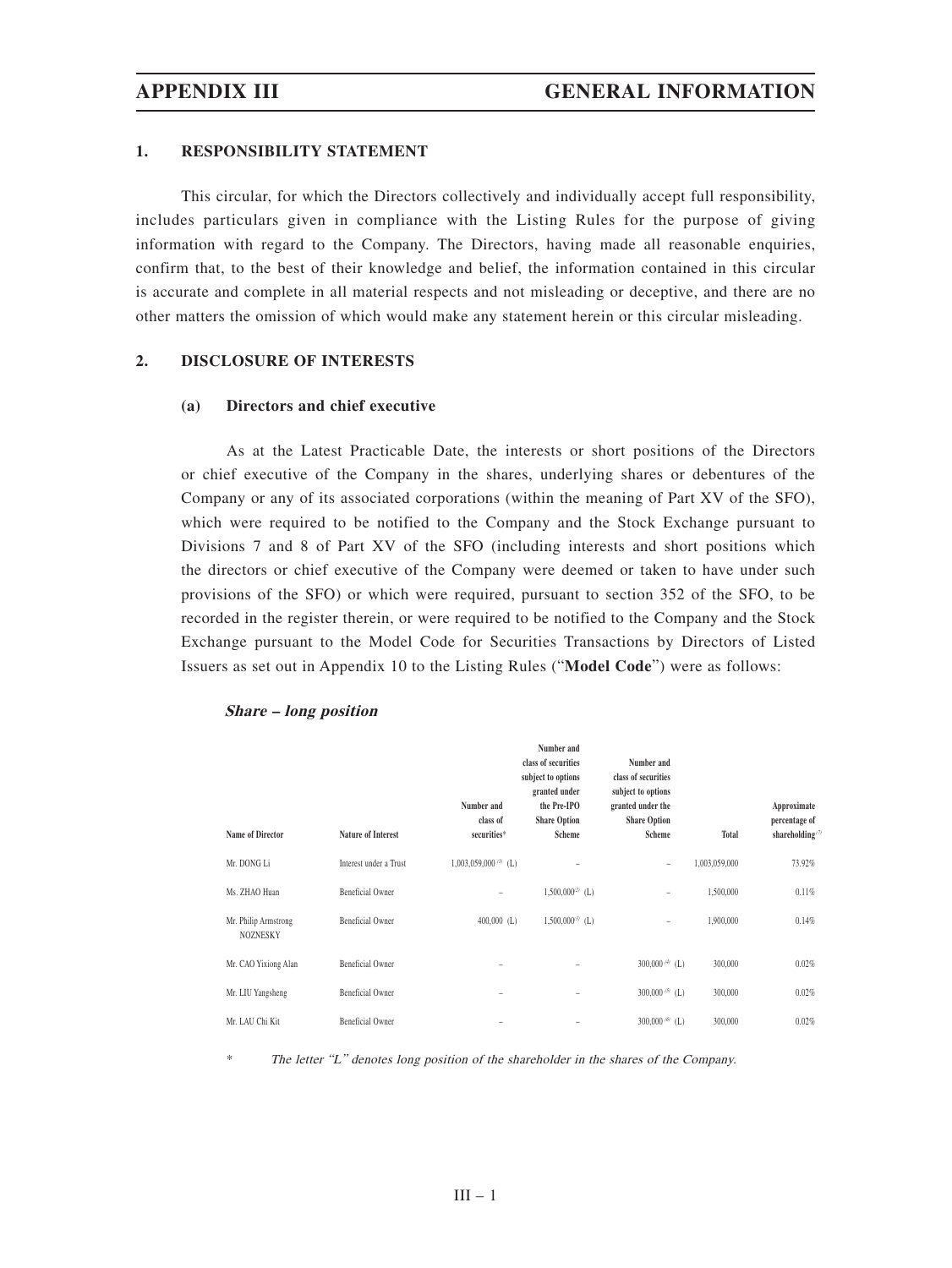### Notes:

- (1) Mr. DONG Li is deemed to be interested in 1,003,059,000 shares held by Master Alliance Investment Limited, a company wholly owned by Jingle Bells Group Limited, which is in turn wholly owned by DB International Trust (Singapore) Limited. DB International Trust (Singapore) Limited is the trustee of a discretionary trust established by Mr. DONG Li and the beneficiaries of such trust are family members of Mr. DONG Li.
- (2) Ms. ZHAO Huan has been granted options for 1,500,000 shares under the Pre-IPO Share Option Scheme.
- (3) Mr. Philip Armstrong NOZNESKY has been granted options for 1,500,000 shares under the Pre-IPO Share Option Scheme.
- (4) Mr. CAO Yixiong Alan has been granted options for 300,000 shares under the Share Option Scheme.
- <sup>(5)</sup> Mr. LIU Yangsheng has been granted options for 300,000 shares under the Share Option Scheme.
- (6) Mr. LAU Chi Kit has been granted options for 300,000 shares under the Share Option Scheme.

Save as disclosed above, as at the Latest Practicable Date, none of the Directors nor the chief executive of the Company had any interests or short positions in the shares, underlying shares or debentures of the Company, or any of its associated corporation (within the meaning of Part XV of the SFO), which had been recorded in the register maintained by the Company pursuant to section 352 of the SFO or which had been notified to the Company and the Stock Exchange pursuant to the Model Code.

## **(b) Substantial Shareholders**

As at the Latest Practicable Date, the persons (other than the Directors or chief executive of the Company) who had interests or short positions in the shares or underlying shares of the Company which would fall to be disclosed to the Company and the Stock Exchange under the provisions of Divisions 2 and 3 of Part XV of the SFO as recorded in the register required to be kept by the Company pursuant to section 336 of the SFO were as follows: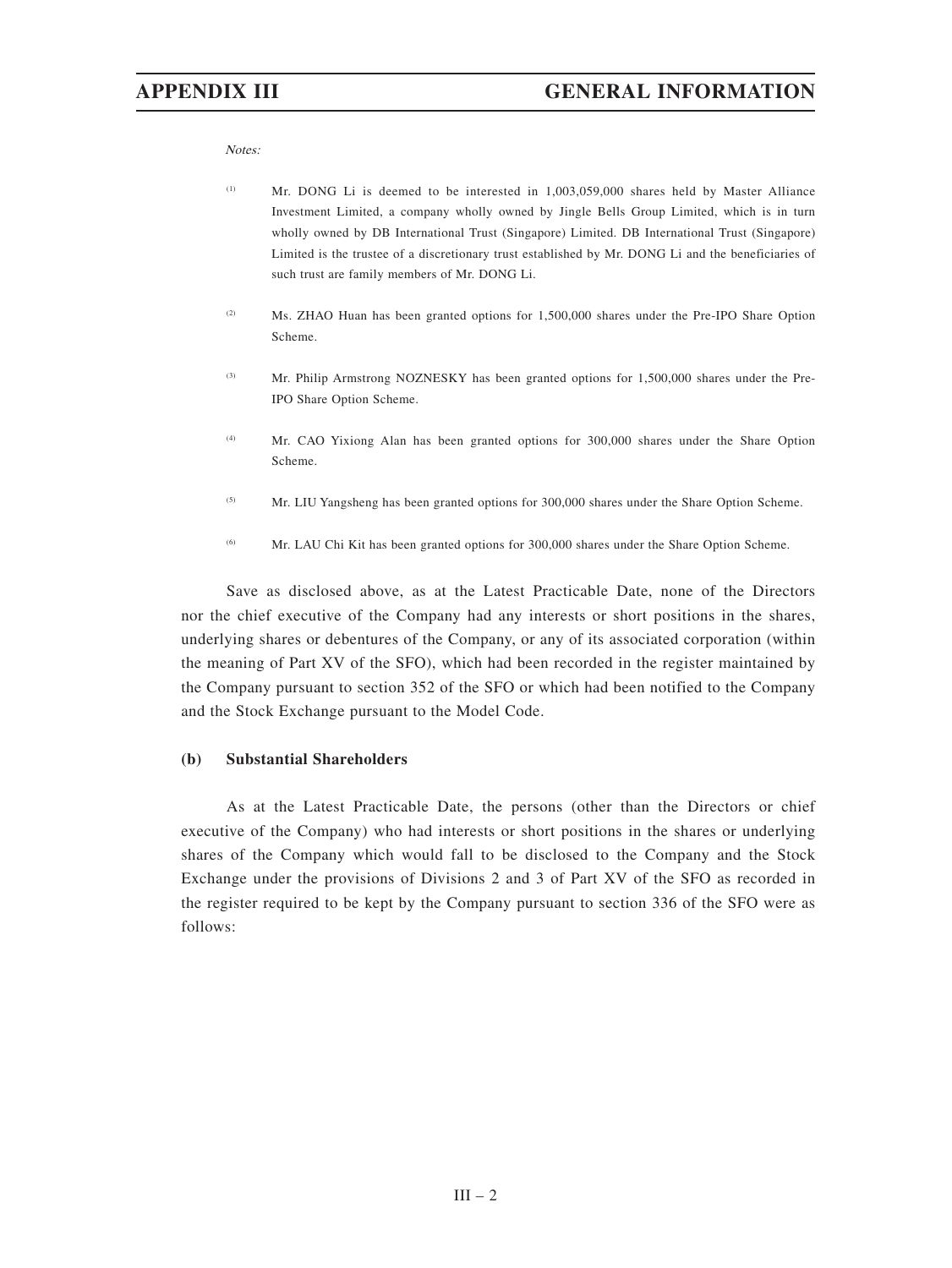### **Share – long position**

| <b>Name of Shareholders</b>                                          | Capacity/nature<br>of interests       | Number of<br>ordinary<br>$share(s)$ held | <b>Total interests</b><br>as percentage<br>of the issued<br>share capital |
|----------------------------------------------------------------------|---------------------------------------|------------------------------------------|---------------------------------------------------------------------------|
| Mr. Dong ( <i>Note 1</i> )                                           | Interest under a trust                | $1.003.059.000$ (L)                      | 73.92%                                                                    |
| Master Alliance Investment Limited                                   | Beneficial owner                      | $1,003,059,000$ (L)                      | 73.92%                                                                    |
| Jingle Bells Group Limited (Note 2)                                  | Interest of controlled<br>corporation | $1,003,059,000$ (L)                      | 73.92%                                                                    |
| <b>DB</b> International Trust<br>(Singapore) Limited <i>(Note 3)</i> | Interest under a trust                | $1,003,059,000$ (L)                      | 73.92%                                                                    |

### Notes:

- 1. Mr. Dong is deemed to be interested in 1,003,059,000 Shares held by Master Alliance Investment Limited, a company wholly owned by Jingle Bells Group Limited, which is in turn wholly owned by DB International Trust (Singapore) Limited. DB International Trust (Singapore) Limited is the trustee of a discretionary trust established by Mr. Dong and the beneficiaries of such trust are family members of Mr. Dong.
- 2. Jingle Bells Group Limited is deemed to be interested in 1,003,059,000 Shares which are held by Master Alliance Investment Limited, a company wholly owned by Jingle Bells Group Limited.
- 3. DB International Trust (Singapore) Limited is deemed to be interested in 1,003,059,000 Shares held by Master Alliance Investment Limited, a company wholly owned by Jingle Bells Group Limited, which is in turn wholly owned by DB International Trust (Singapore) Limited. DB International Trust (Singapore) Limited is also the trustee of a discretionary trust established by Mr. Dong and the beneficiaries of such trust are family members of Mr. Dong.

Save as disclosed above, as at the Latest Practicable Date, no other substantial shareholder or person had an interest or short position in the shares or underlying shares in the Company as recorded in the register required to be kept under section 336 of the SFO.

# **3. COMPETING INTERESTS**

As at the Latest Practicable Date, none of the Directors nor any of their respective close associates had interests in businesses, other than being a director of the Group and their respective close associates, which compete or are likely to compete, either directly or indirectly, with the businesses of the Group.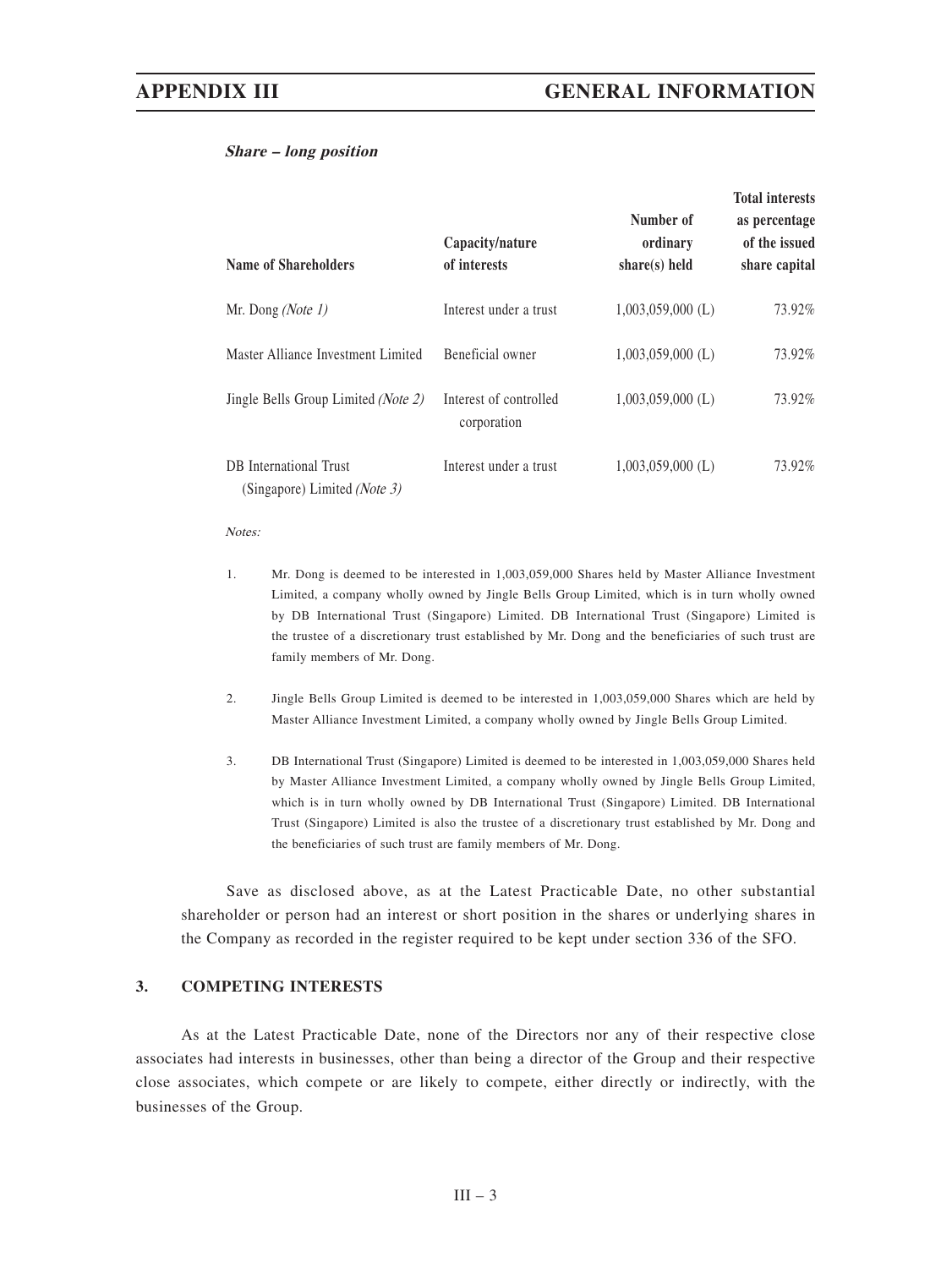# **4. SERVICE CONTRACTS**

As at the Latest Practicable Date, none of the Directors had any existing or proposed service contracts with any member of the Group (excluding contracts expiring or determinable by the Company or any member of the Group within one year without payment of compensation (other than statutory compensation)).

# **5. INTERESTS IN CONTRACTS OR ARRANGEMENT**

As at the Latest Practicable Date, save as disclosed below, there is no contract or arrangement entered into by any member of the Group subsisting at the date of this circular in which any Director is materially interested and which is significant to the business of the Group:  $-$ 

- (a) the master purchase agreement dated 13 October 2015 entered into between the Company and Mr. Dong Li ("**Mr. Dong**") in respect of the purchases by the Group from Mr. Dong's associates of the environmental protection facilities, manufacturing facilities and inspection facilities for lead acid batteries and reserve power batteries and related products, for a term commencing from 1 November 2015 up to 31 December 2017, with the annual caps of RMB60.0 million, RMB100.0 million and RMB100.0 million respectively;
- (b) a master sales agreement dated 13 October 2015 and entered into between the Company and Mr. Dong pursuant to which members of the Group will sell to Mr. Dong's associates products including lead-acid batteries, mainly motive power batteries, and related parts for a term of three years commencing from 1 January 2016, with the annual caps of RMB100.0 million, RMB150.0 million and RMB200.0 million for each of the three years ending 31 December 2018 respectively;
- (c) the master purchases agreement dated 13 October 2015 entered into between the Company and Mr. Dong in respect of the purchases by the Group from Mr. Dong's associates of products including battery cases, parts, models, chargers and electronic products and electric scooters etc, for a term of three years commencing from 1 January 2016, with the annual caps of RMB40.0 million, RMB50.0 million and RMB60.0 million for each of the three years ending 31 December 2018 respectively; and
- (d) the master leasing agreement dated 21 March 2016 entered into between the Company and Mr. Dong pursuant to which members of the Group will lease from Mr. Dong and/or his associates various properties owned by them, for a term of three years commencing from 1 January 2016, at the annual caps of RMB3.50 million for each of the three years ending 31 December 2018.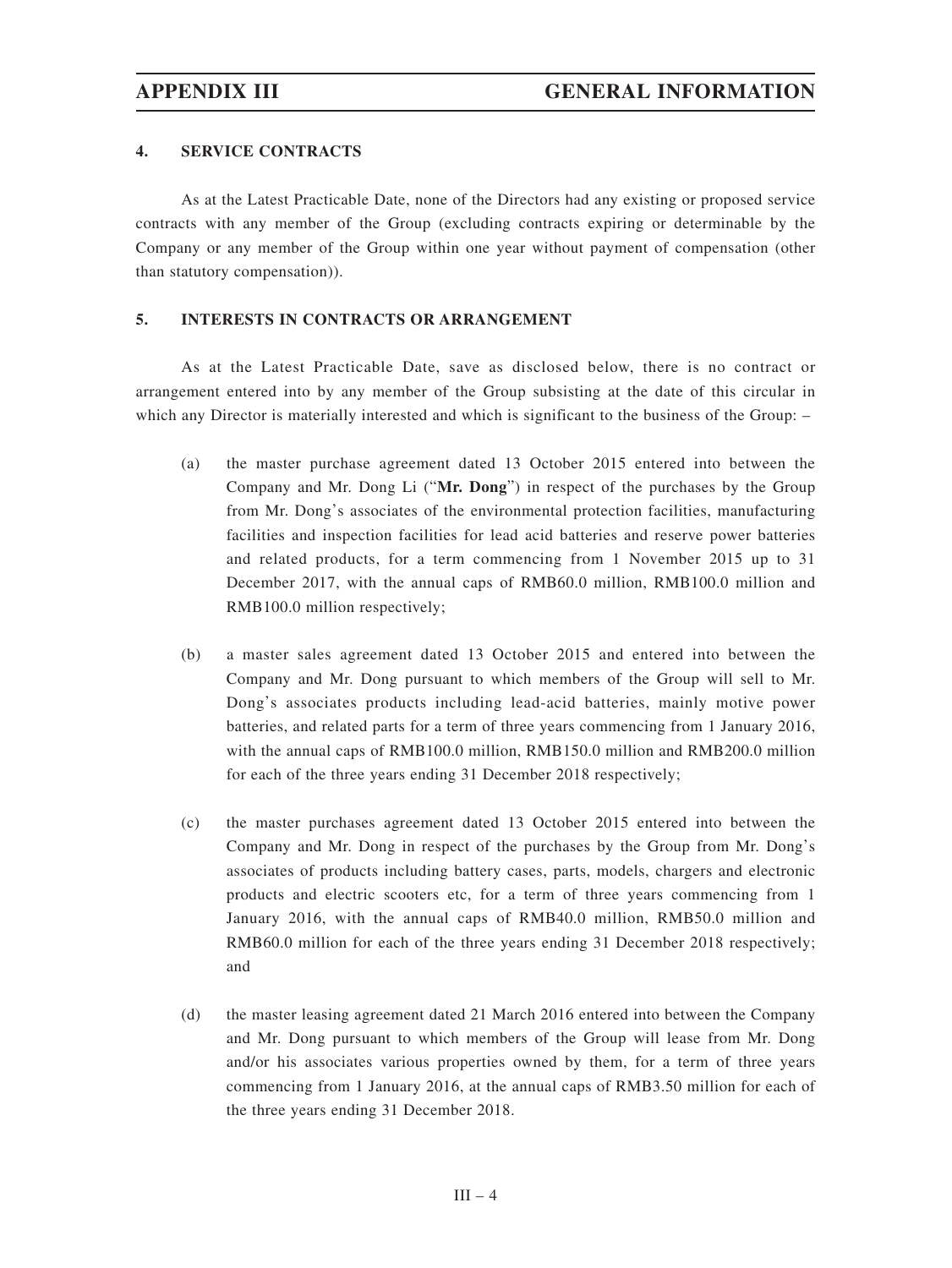# **6. INTEREST IN ASSETS**

As at the Latest Practicable Date, save for the agreements referred to in the paragraph headed "Interests in Contracts or Arrangement" above, none of the Directors had any direct or indirect interest in any assets which had been acquired, disposed of by or leased to, or which were proposed to be acquired, disposed of by or leased to, any member of the Group since 31 December 2016, being the date to which the latest published audited consolidated financial statements of the Group were made up.

# **7. LITIGATION**

As at the Latest Practicable Date, there was no other litigation or claim of material importance known to the Directors to be pending or threatened against any member of the Enlarged Group.

## **8. QUALIFICATION AND CONSENT OF EXPERT**

The following sets out the qualification of the expert who has given opinions, letter or advice included in this circular:

| <b>Name</b>                          | <b>Oualification</b> |
|--------------------------------------|----------------------|
| Ravia Global Appraisal Advisory Ltd. | Independent valuer   |
| ("Ravia")                            |                      |

Each of the letter or report of Ravia is given as of the date of this circular for incorporation herein.

As at the Latest Practicable Date, Ravia did not have any interest, direct or indirect, in any assets which had been acquired or disposed of by or leased to any member of the Group, or which were proposed to be acquired or disposed of by or leased to any member of the Group since 31 December 2016, the date to which the latest published audited accounts of the Company were made up.

Ravia has given and has not withdrawn its written consent to the issue of this circular with the inclusion of its letter and references to its name in the form and context in which they respectively appear.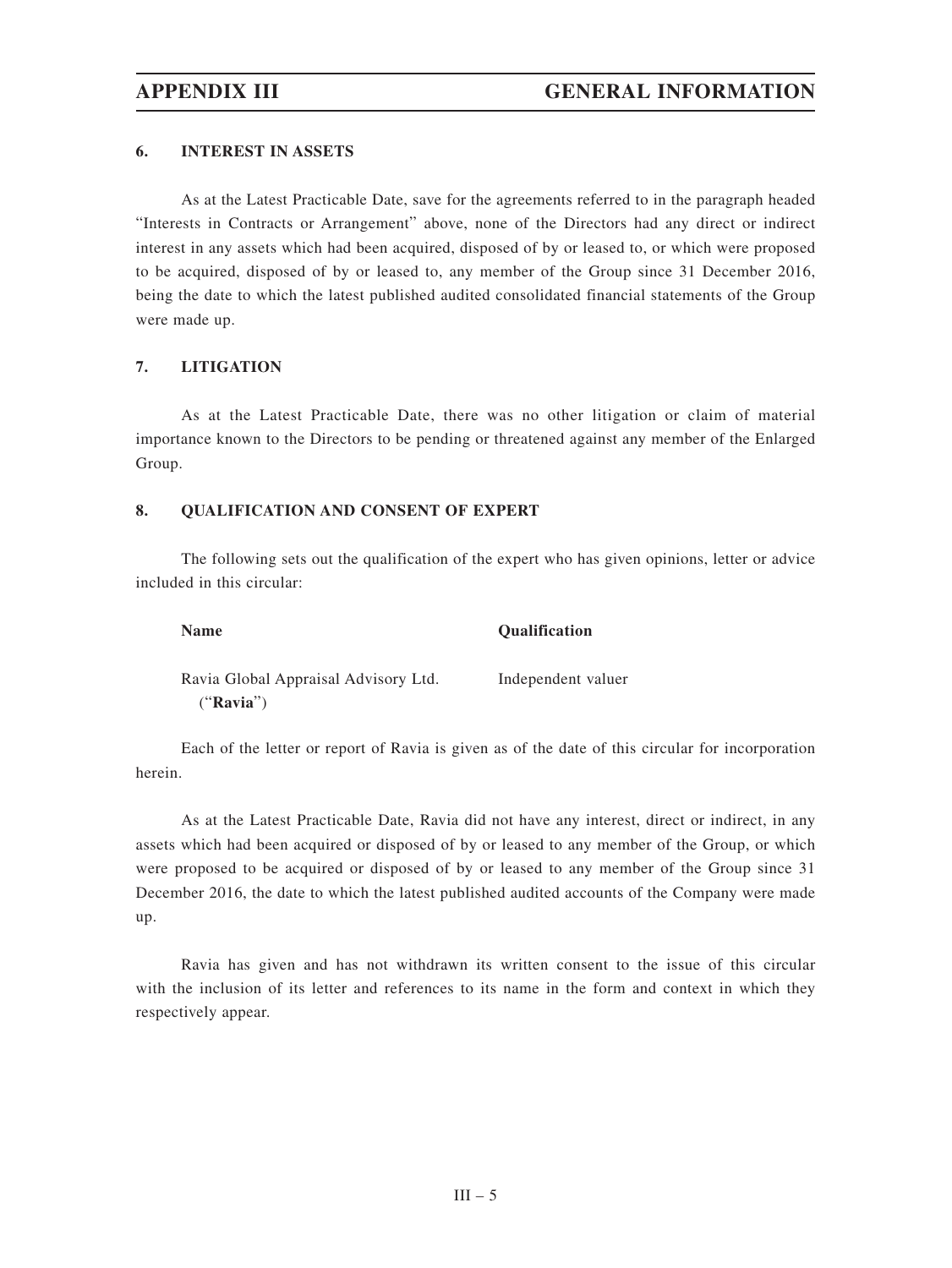# **9. MATERIAL CONTRACTS**

The following contracts (not being contracts entered into in the ordinary course of business of the Group) had been entered into by members of the Group within the two years immediately preceding the Latest Practicable Date and are or may be material:

- 1. The Construction Contract;
- 2. the acquisition agreement dated 18 November 2016 entered into between Zhu Chenglong# (朱成龍)and Sun Xinjian# (孫新建)as vendors and Anhui Uplus New Energy Material Technology Co., Ltd.# (安徽力普拉斯新能源材料科技有限公司) (an indirect wholly-owned subsidiary of the Company) for the acquisition of 60% of the registered capital of the Taihe Dahua Energy Technology Co., Ltd.# (太和縣大華 能源科技有限公司), at the aggregate consideration of RMB115,200,000;
- 3. the investment agreement dated 6 June 2016 and entered into between Zhaoqing Leoch Battery Technology Co., Ltd.# (肇慶理士電源技術有限公司)("**Zhaoqing Leoch**") (an indirectly wholly-owned subsidiary of the Company), Guangdong Marshell Electric Vehicle Co., Ltd.# (廣東瑪西爾電動科技有限公司) and Zhaoqing Leoch Marshell Electric Vehicle Co., Ltd.# (肇慶理士瑪西爾電動車有限公司) (the "**Target Company**") for the acquisition of 75.34% of the enlarged registered capital of the Target Company at the consideration of approximately RMB121,065,300 by Zhaoqing Leoch;
- 4. the master leasing agreement dated 21 March 2016 entered into between the Company and Mr. Dong Li ("**Mr. Dong**") for a term of three years commencing from 1 January 2016 and ending on 31 December 2018 in relation to the leasing of various properties by the Group from Mr. Dong and/or his associates;
- 5. the master facilities purchases agreement dated 13 October 2015 and entered into between the Company and Mr. Dong for a term commencing from 1 November 2015 up to 31 December 2017 for the purchase of environmental protection facilities, manufacturing facilities and inspection facilities for lead acid batteries and reserve power batteries and related products;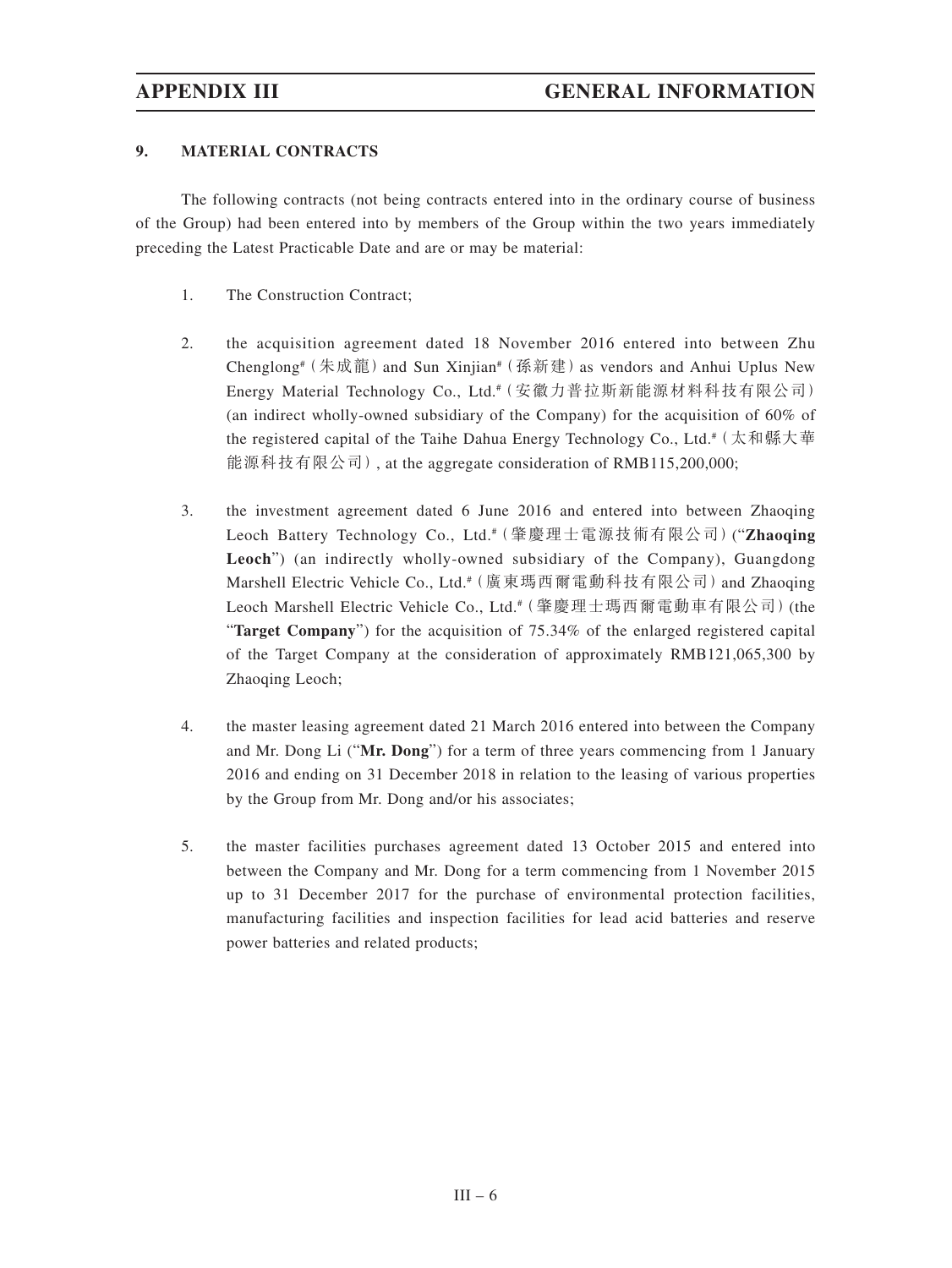- 6. the master raw materials purchases agreement dated 13 October 2015 and entered into between the Company and Mr. Dong for a terms of three years commencing from 1 January 2016 for the purchase of products including battery cases, parts, models, chargers and electronic products (for the manufacturing of the Group's battery products or sale as accessories of the Group's battery products) and electric scooters (for use by members of the Group) etc.; and
- 7. the master sales agreement dated 13 October 2015 and entered into between the Company and Mr. Dong for a terms of three years commencing from 1 January 2016 for the sale of by the Group of products including lead-acids batteries and related parts etc.

# **10. GENERAL**

- (a) The company secretary of the Company is Mr. Chow Kam Keung, Albert, who is a member of The Hong Kong Institute of Certified Public Accountants, a CFA charter holder and a member of the Chinese Institute of Certified Public Accountants.
- (b) The Company's branch share registrar and transfer office in Hong Kong is Tricor Investor Services Limited, Level 22, Hopewell Centre,183 Queen's Road East, Hong Kong.
- (c) This circular is prepared in both English and Chinese. In the event of any inconsistency, the English version shall prevail over the Chinese version of this circular, except for land valuation report and property valuation report, in which Chinese version shall prevail.

# **11. DOCUMENTS AVAILABLE FOR INSPECTION**

Copies of the following documents are available for inspection at the principal place of business of the Company in Hong Kong at Unit C, 33/F, TML Tower, No 3 Hoi Shing Road, Tsuen Wan, New Territories, Hong Kong from the date of this circular up to and including 8 September 2017:

- (a) the Construction Contract;
- (b) the memorandum and articles of association of the Company;